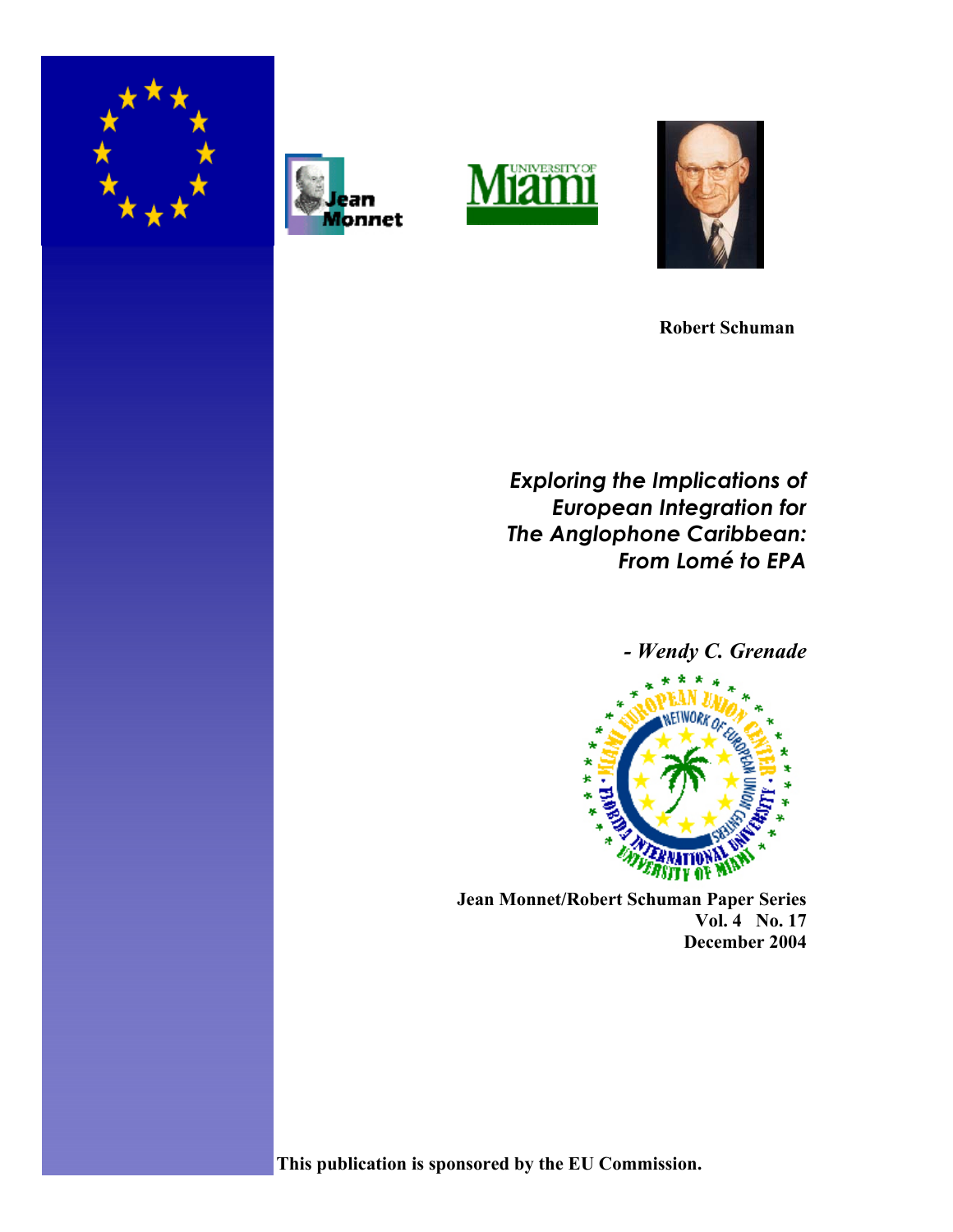# **The Jean Monnet/Robert Schuman Paper Series**

The Jean Monnet/Robert Schuman Paper Series is produced by the Jean Monnet Chair of the University of Miami, in cooperation with the Miami European Union Center.

These monographic papers address issues relevant to the ongoing European Convention which concluded in the Summer of 2003. The purpose of this Convention was to submit proposals for a new framework and process of restructuring the European Union. While the European Union has been successful in many areas of integration for over fifty years, the European Union must take more modern challenges and concerns into consideration in an effort to continue to meet its objectives at home and abroad. The main issues of this Convention were Europe's role in the international community, the concerns of the European citizens, and the impending enlargement process. In order for efficiency and progress to prevail, the institutions and decision-making processes must be revamped without jeopardizing the founding principles of this organization. As the member states negotiate the details of the draft constitutional treaty, the Jean Monnet/Robert Schuman Papers will attempt to provide not only concrete information on current Convention issues but also analyze various aspects of and actors involved in this unprecedented event.

The following is a list of tentative topics for this series:

- 1. The challenges of the Convention: the ability to govern a supranational Europe or the return to intergovernmental cooperation?
- 2. How did the member states figure in the framework of the Convention?
- 3. The necessity to maintain a community method in a wider Europe.
- 4. Is it possible for the member states to jeopardize the results of the Convention?
- 5. The member states against Europe: the pressures on and warnings to the Convention by the European capitals.
- 6. Is it possible that the Convention will be a failure? The effects on European integration.
- 7. Similarities and differences between the European Convention and the Philadelphia Convention of 1787.
- 8. The role of a politically and economically integrated Europe in the governance of the world.
- 9. How important is European integration to the United States today?
- 10. The failure of a necessary partnership? Do the United States and the European Union necessarily have to understand each other? Under what conditions?
- 11. Is it possible to conceive a strategic partnership between the United States, the European Union and Russia?
- 12. Russia: a member of the European Union? Who would be interested in this association?

Miami European Union Center **Jean Monnet Chair Staff:**  University of Miami Joaquín Roy (Director) 1000 Memorial Drive Aimee Kanner (Editor) Coral Gables, Fl. 33124-2231 Nuray Ibryamova (Research Assistant) Phone: 305-284-3266; Fax: 305-284-4406 Markus Thiel (Research Assistant) Email: jroy@miami.edu Wendy Grenade (Associate Editor) Web: www.miami.edu/eucenter Eloisa Vladescu (Editorial Assistant)

101 Ferré Building Roberto Domínguez (Research Assistant)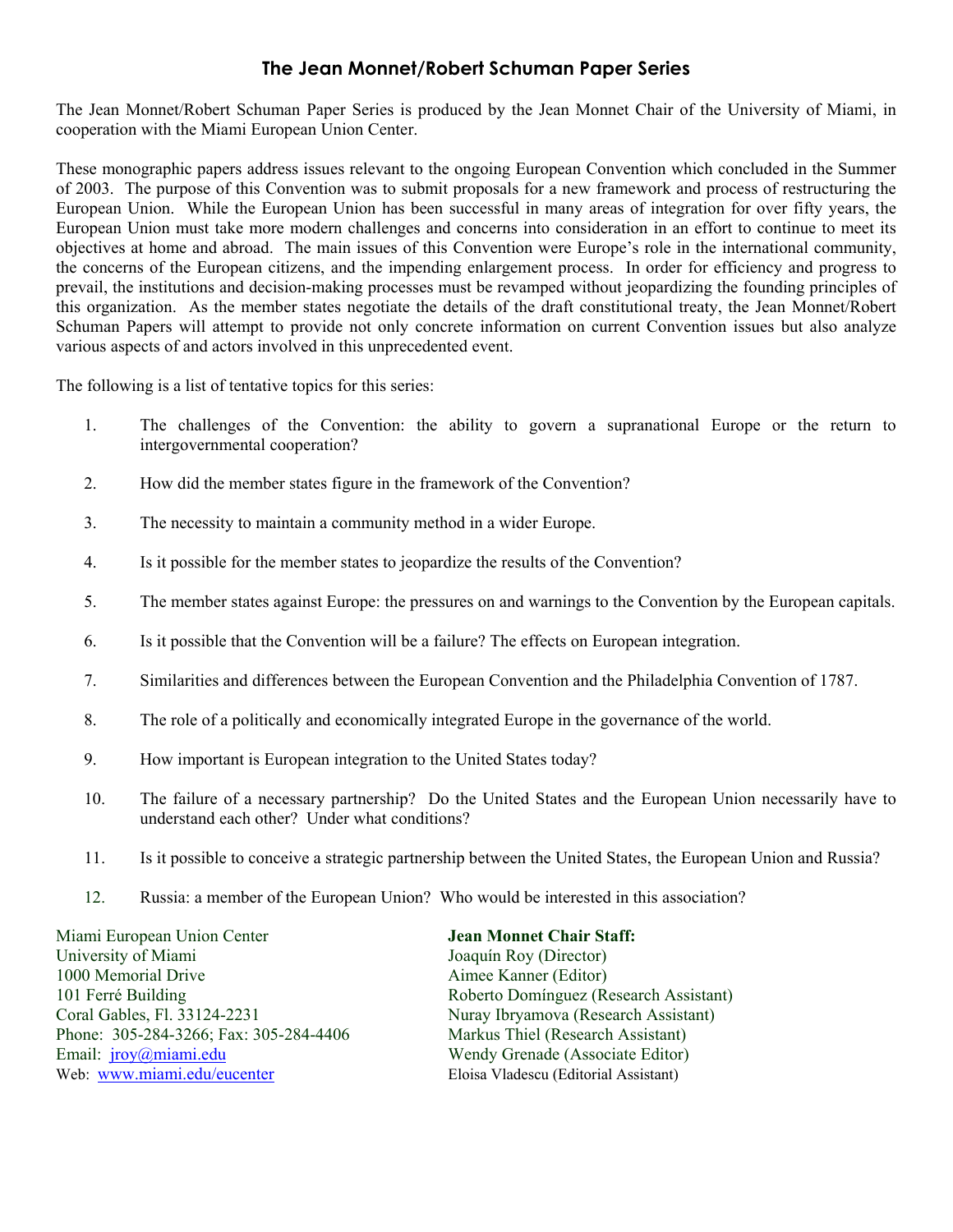*Exploring the Implications of European Integration for The Anglophone Caribbean: From Lomé to EPA* 

 $\mathcal{L} = \{ \mathcal{L} = \{ \mathcal{L} \mid \mathcal{L} = \{ \mathcal{L} \mid \mathcal{L} = \{ \mathcal{L} \mid \mathcal{L} = \{ \mathcal{L} \mid \mathcal{L} = \{ \mathcal{L} \mid \mathcal{L} = \{ \mathcal{L} \mid \mathcal{L} = \{ \mathcal{L} \mid \mathcal{L} = \{ \mathcal{L} \mid \mathcal{L} = \{ \mathcal{L} \mid \mathcal{L} = \{ \mathcal{L} \mid \mathcal{L} = \{ \mathcal{L} \mid \mathcal{L} = \{ \mathcal{L} \mid \mathcal{L} =$ 

 $\mathcal{L} = \{ \mathcal{L} = \{ \mathcal{L} \mid \mathcal{L} = \{ \mathcal{L} \mid \mathcal{L} = \{ \mathcal{L} \mid \mathcal{L} = \{ \mathcal{L} \mid \mathcal{L} = \{ \mathcal{L} \mid \mathcal{L} = \{ \mathcal{L} \mid \mathcal{L} = \{ \mathcal{L} \mid \mathcal{L} = \{ \mathcal{L} \mid \mathcal{L} = \{ \mathcal{L} \mid \mathcal{L} = \{ \mathcal{L} \mid \mathcal{L} = \{ \mathcal{L} \mid \mathcal{L} = \{ \mathcal{L} \mid \mathcal{L} =$ 

**Wendy C. Grenade**\*

**The Jean Monnet Chair University of Miami Miami, Florida December 2004** 

**\_\_\_\_\_\_** 

<sup>\*</sup>Wendy C. Grenade is a PhD Candidate at the Department of International Studies and a Research Assistant at the European Union Center, University of Miami. Her research interests include regional integration, in particular the North-South dynamics of regionalization; Caribbean-EU relations and democratization. Previously Ms. Grenade worked with the Grenada Diplomatic Service and with the Government of Grenada in a number of other technical areas.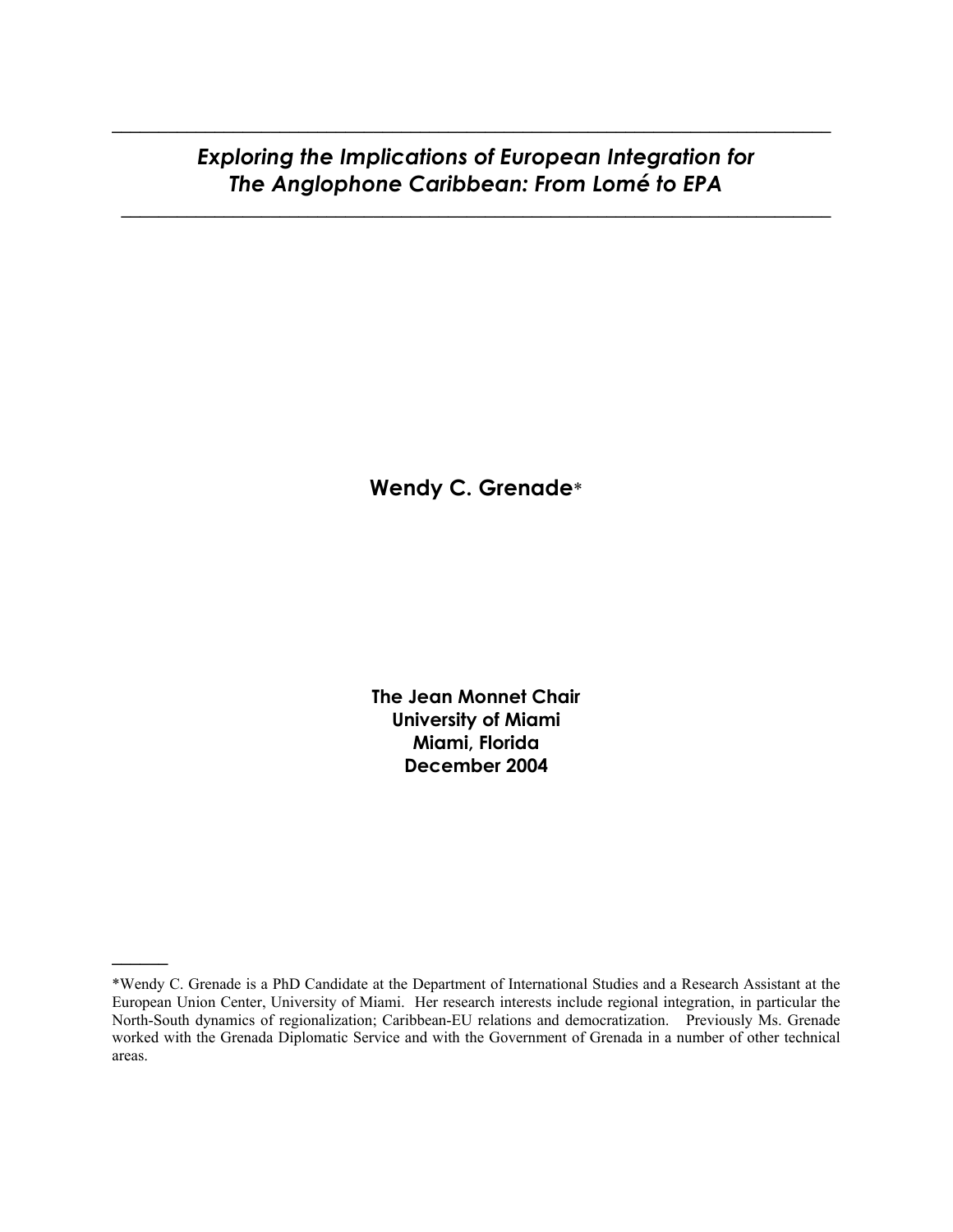**\_\_\_\_\_\_\_\_\_\_\_\_\_\_\_\_\_\_\_\_\_\_\_\_\_\_\_\_\_\_\_\_\_\_\_\_\_\_\_\_\_\_\_\_\_\_\_\_\_\_\_\_\_\_\_\_\_\_\_\_\_\_\_\_\_\_\_\_\_\_\_\_\_\_\_\_\_\_**

## **INTRODUCTION**

 $\overline{\phantom{a}}$ 

The European Union (EU) is at a defining period in its history. It faces the twin challenge of 'perfecting' enlargement<sup>1</sup> and ratifying the controversial Constitutional Treaty.<sup>2</sup> These two processes have converged to locate the EU at a critical juncture in its integration process. However, while critical junctures are not new to the EU, the recent enlargement process and the uncertainty surrounding the ratification of the Constitutional Treaty, render the current phase one of the most crucial moments in the history of European integration. This transition phase is significant as the EU attempts to bring the Union 'closer to its citizens', reevaluate its relationship with the developing world and assert its role as a global player.

The current juncture is significant not only for the EU, but may have far-reaching implications for other regions in other parts of the world. However, this is not a new phenomenon. This paper argues that throughout the evolution of the EU, a pattern has emerged where European integration, combined with other global processes, have been both a threat to, and one of the incentives for various kinds of regionalisms in other parts of the world. The creation of the North American Free Trade Agreement  $(NAFTA)^3$  in 1994 and the ongoing negotiations for the proposed Free Trade Area of the Americas  $(FTAA)^4$  are often cited as the

φ This paper is part of a dissertation project which uses the EU and CARICOM to illustrate the North-South dynamics of regionalization in the new wave of globalization.

<sup>&</sup>lt;sup>1</sup> On May 1, 2004 ten new countries acceded to the EU: Cyprus, the Czech Republic, Estonia, Hungary, Lativa, Lithuania, Malta, Poland, the Slovak Republic, and Slovenia. Bulgaria and Romania are preparing for accession by 2007, while on October 6, 2004 the EU Commission recommended to the EU Council that accession talks can begin with Turkey.

 $2^2$  On Friday October 29, 2004 the EU's new Constitutional Treaty was signed in Rome in the same room where the Treaty of Rome was signed to establish the EC in 1957. The EU-25 and three candidate countries signed the Constitutional Treaty which was unanimously adopted by them on June 18, 2004. The Constitution Treaty has its genesis in the Nice Treaty, 2001 and subsequent Laeken Declaration, 2001 which was part of a review of the EU Treaties aimed to prepare the EU for enlargement. The Laeken Declaration gave its mandate to a Convention to consider the key issues arising for the EU's future development and identify the various possible responses for the way forward. The Convention met for sixteen months between March, 2002 and June, 2003 and submitted a draft Constitutional Treaty. Key features of the Constitutional Treaty include an EU President instead of a six-monthly rotating presidency; an EU foreign minister; and a new system of voting weights. National veto remains for foreign policy, defense and taxation. The challenge for the EU will be to gain the approval of the parliaments and peoples of Europe – at least 11 Member States are expected to have referenda on the issue (Andréani, 2004: 1). The Treaty is expected to come into force on November 1, 2006.<br><sup>3</sup> For an analysis of NAFTA vis-à-vis the EU see Chanona, 2003; Pastor, 2004.

<sup>&</sup>lt;sup>4</sup> For an overview of the FTAA see Wrobel, 1998. For comparative analysis between the FTAA and the EU see Granell, 2002; and Roy and Kanner, 2003.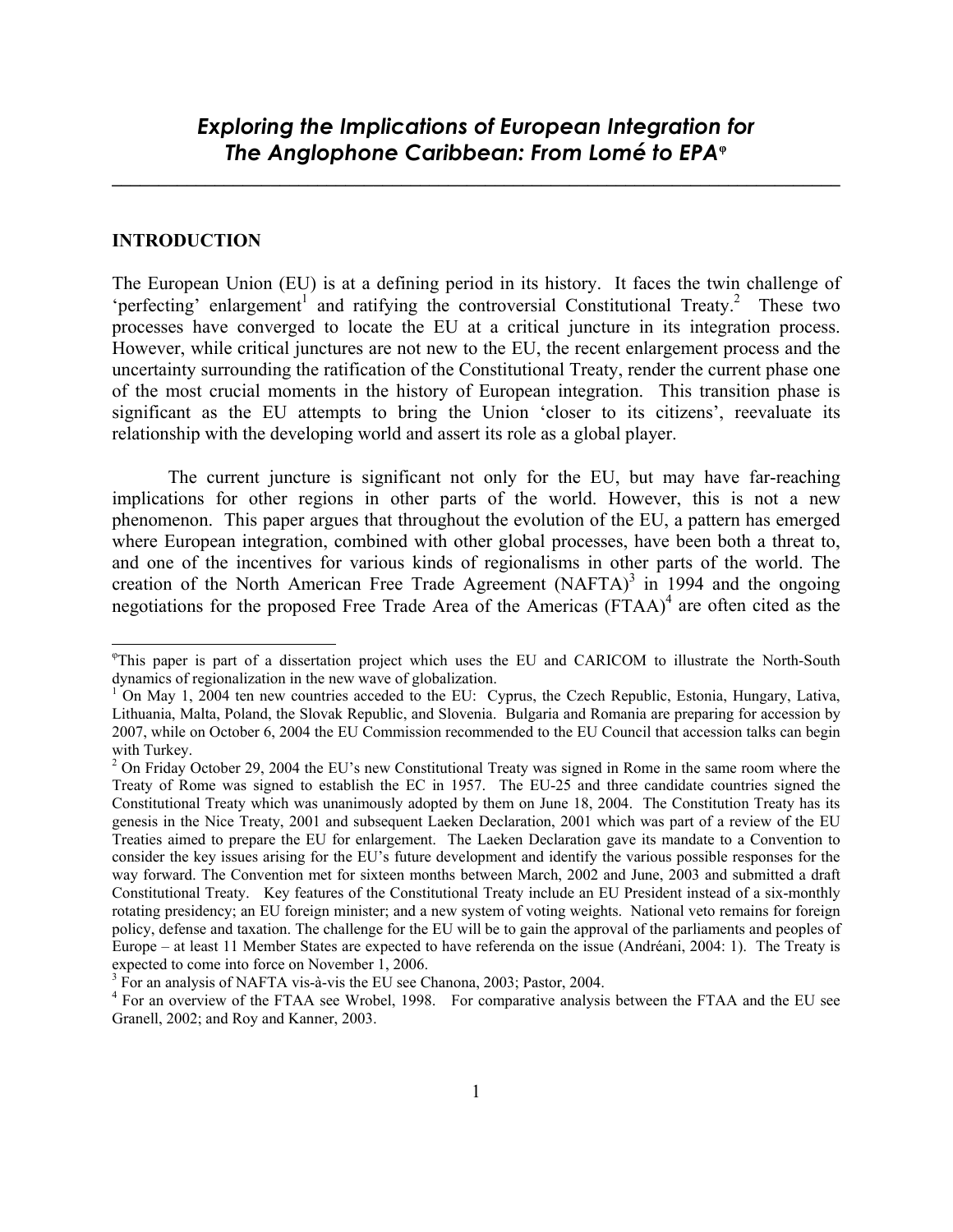United States' response to the consolidation of European integration in the post Cold War era. The simultaneous deepening and widening of the European project has also impacted on other regions in different ways.

The paper specifically discusses the implications of European integration for the Anglophone Caribbean.<sup>5</sup> Why the EU and the Anglophone Caribbean? As the paper demonstrates these two regions are historically entwined through colonial ties and post-colonial trade and aid arrangements. Much has been written about Europe and the Caribbean in the context of colonialism or post-colonialism<sup>6</sup> or EU-Caribbean trade relations, within the broader context of the African Caribbean and Pacific (ACP) States.<sup>7</sup> There is also an emerging body of literature which examines the implications of European integration for the Anglophone Caribbean in the post-Lomé  $era^8$ . What this paper sets out to do is add to the discourse on European integration and the implications for the Anglophone Caribbean in general and the Caribbean Community  $(CARICOM)^9$  in particular. The paper begins by outlining the historical relationship between the EU and the Anglophone Caribbean through the framework of the Lomé Conventions. It then discusses some of the significant developments in the EU and in CARICOM during the late 1980s and 1990s. The next section analyses some of the challenges in the post-Lomé era, which threaten the traditional relationship between the EU and the ACP in general and the Anglophone Caribbean in particular. Finally the paper draws some broad conclusions and offers suggestions for further research.

#### **Background to The Lomé Conventions**

The early years of European integration coincided with the great wave of post-World War II decolonization. To some extent these two processes were interlinked as those European countries which previously focused their political and economic energies on their empires redirected their attention to Europe. However, decolonialization did not completely severe the ties between European powers and their former colonies. Economically, European powers needed to secure guaranteed supplies of commodity products and raw materials, in the wake of two ruinous wars. Besides, former colonial powers still had political and cultural ties with their former colonies. Therefore, even as independence was granted to their colonies, the European powers sought to retain a degree of political and cultural influence over those countries, as well as preferential access to their markets.<sup>10</sup> This underlying philosophy influenced post-colonial

 $<sup>5</sup>$  Unless otherwise indicated, 'the Caribbean' refers to the Anglophone Caribbean.</sup>

<sup>&</sup>lt;sup>6</sup> See Paul Sutton, 1991.

<sup>&</sup>lt;sup>7</sup> For analysis of the EU-ACP trade relations see European Community, 1996; Gonzáles, 2002; Lister, 1997; Payne and Sutton, 2001b; Ritto, 2002.

<sup>&</sup>lt;sup>8</sup> For an analysis on the post-Lomé era see Gibb. 2000: Sutton, 1995.

 $^8$  For an analysis on the post-Lomé era see Gibb, 2000; Sutton, 1995.<br><sup>9</sup> CARICOM was established in 1973 and currently has fifteen full Member States and five Associate Members. The Member States of CARICOM are Antigua & Barbuda, Bahamas, Barbados, Belize, Commonwealth of Dominica, Grenada, Guyana, Haiti, Jamaica, Montserrat, St. Kitts & Nevis, St. Lucia, St. Vincent & the Grenadines, Suriname and Trinidad & Tobago. Associate Member States are: British Virgin Islands, Turks and Caicos Islands Anguilla, Cayman Islands and Bermuda.

<sup>10</sup>Van Ouderaren, 2000: 244.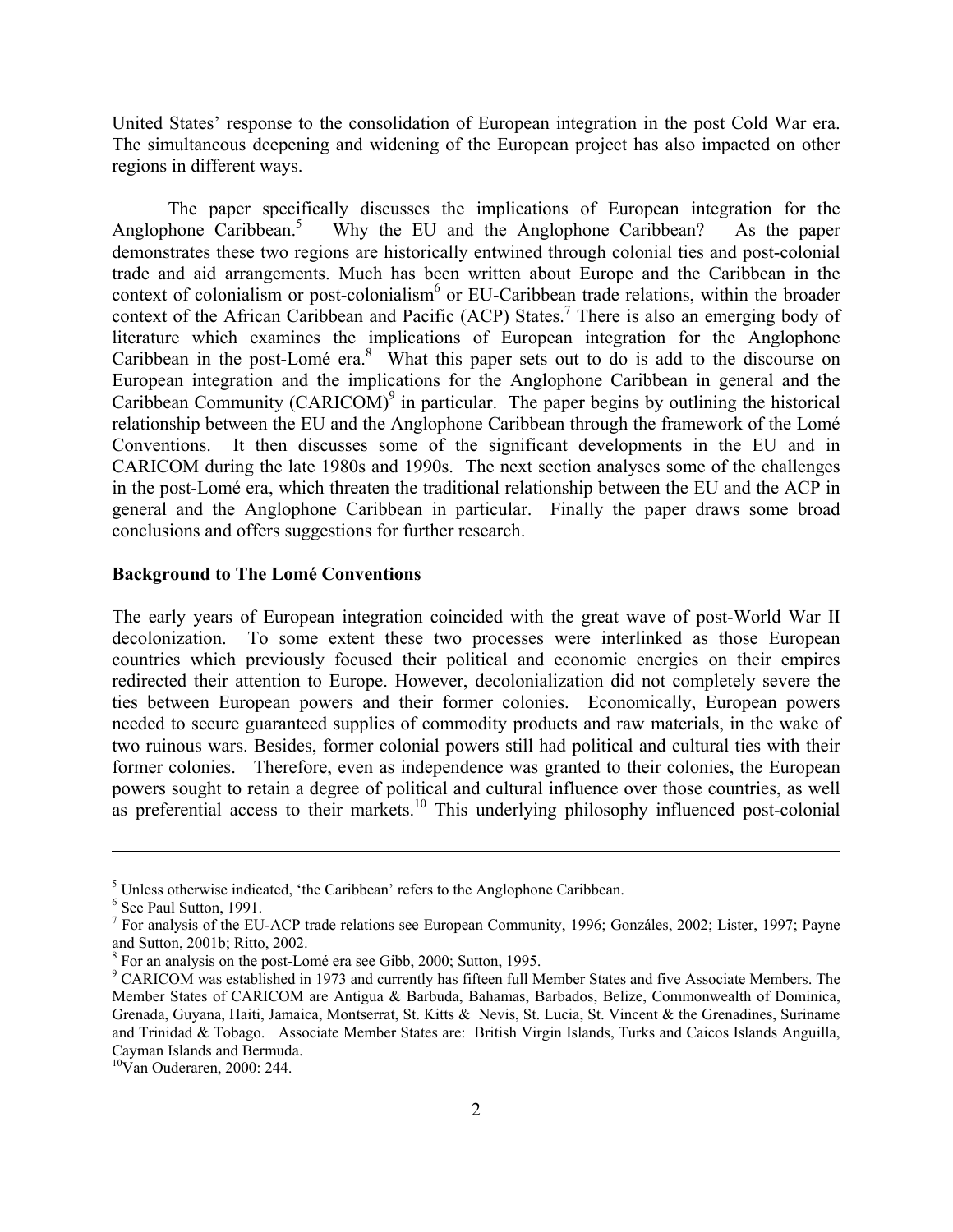relations between the European Community (EC) and former colonies of some of its key Member States. Therefore, the 1957 Treaty of Rome, which established the EC, included a provision for the economic and social development of former colonies of Member States. In this regard, an annex to the Treaty provided for the European Development Fund (EDF) which was to be financed by European Member States.

Consequently, the first Yaoundé Convention between the Association of African and Malagasy States (AAMS) and the EC was signed in 1963. This constituted the first step in the EC's collective engagement with the former colonies of some of its Member States. The Yaoundé Convention provided eighteen African countries with preferential trade access to the European Community market as well as access to aid from the EDF. This Convention was renewed in 1969 and was due to expire in January 1975. Britain's eventual accession to the EC in 1973, after initial setbacks, (along with Ireland and Denmark) meant that former British colonies became eligible for a similar arrangement.

Britain's accession to the EC coincided with other developments in the Anglophone Caribbean. As colonial rule ended in the West Indies, former British colonies were seeking a viable path to development and nationhood. Therefore, as early as 1958, one year after the Treaty of Rome was signed, the West Indies Federation Movement was created with ten member countries.<sup>11</sup> However, the federal venture was short-lived; coming to an end in 1962. Observers cite many factors for the federation's failure. A key reason noted is that the federation was viewed as a British imposed project in that there was little or no popular support for it and as such it was "still born".<sup>12</sup> However, the failure of the Federation coincided with the period of independence in the Anglophone Caribbean and the determination to pursue the quest for development through regional integration. Therefore, an agreement establishing a Caribbean Free Trade Area (CARIFTA) was signed in 1965 which came into effect in 1968. This new intergovernmental organization experienced economic success, as evidenced by export expansion from 85 million U.S. dollars in 1970 to 233 million in 1974. Imports expanded comparably during the same period. Beyond the initial benefits that Member States garnered from CARIFTA, however, the reality remained that CARIFTA's economic potential was restricted by it being neither a customs union nor a common market. Some observes argue that CARIFTA did not go far enough in improving, much less transforming the economies of the region.<sup>13</sup> Given the shortcomings of CARIFTA, a more comprehensive approach to integration was needed.

<sup>&</sup>lt;sup>11</sup> The ten nations of the federation included Jamaica, Trinidad and Tobago, Barbados, Antigua, Dominica, Grenada, St. Kitts-Nevis-Anguilla, St. Lucia, St. Vincent and Montserrat.

 $12$  Lewis, 1968:368. Some observers also contend that a political approach was chosen over an economic approach, with little agreement about the final purpose that federation would presumably serve; whether political or economic ends or both (see Brewster and Thomas, 1967; Milne and Stephen 1974). 13 Codrington and Worrell, 1989:37.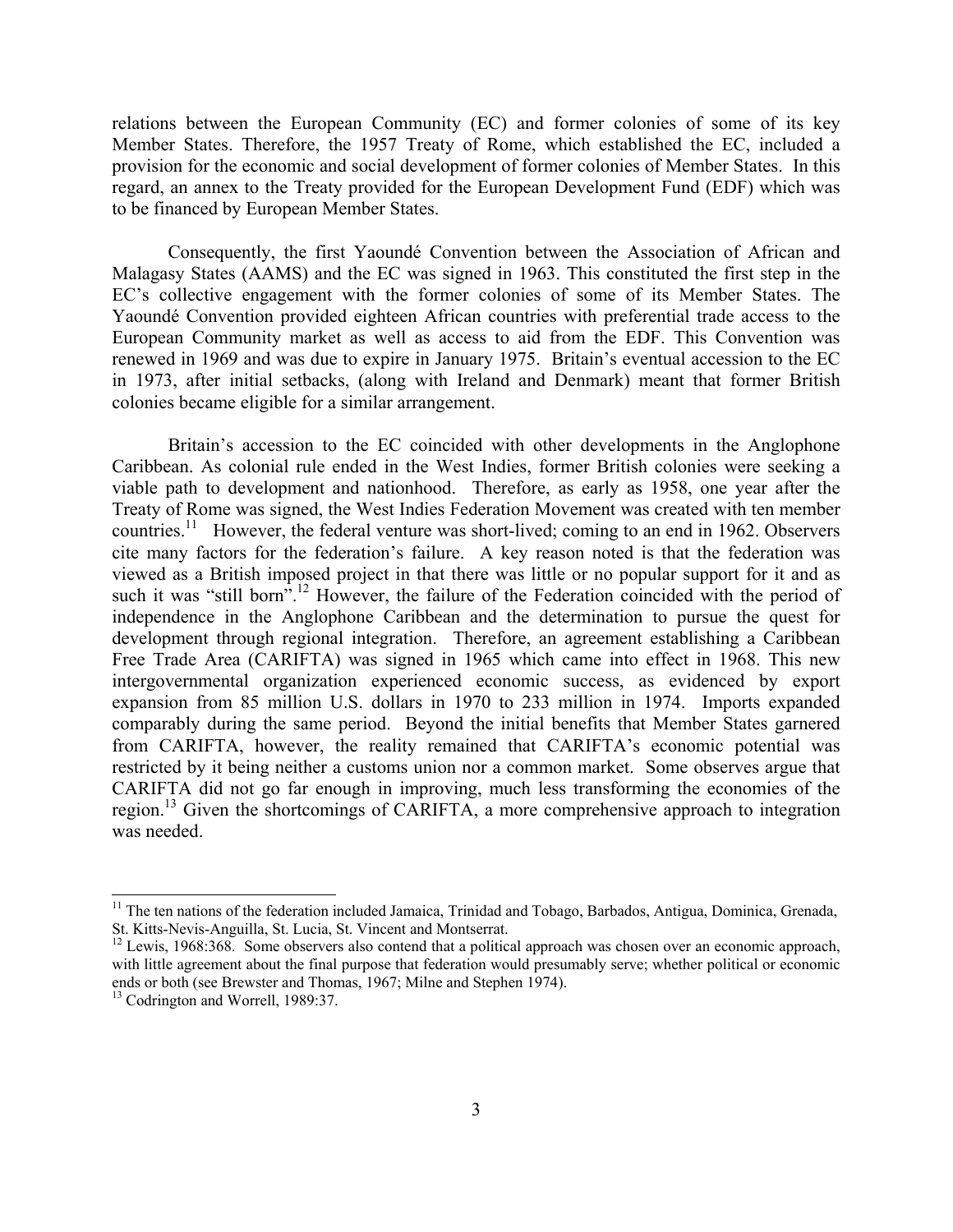As such CARICOM<sup>14</sup> was established in 1973. As indicated earlier, this coincided with Britain's accession to the EC which may have presented a challenge for its former colonies. For example, given its colonial history, the Anglophone Caribbean was tied to Britain politically, economically and socially-culturally.<sup>15</sup> Therefore, to preempt Britain's accession, as early as 1972, Caribbean Heads of Government agreed that CARIFTA countries should seek as a group a single form of relationship with the European Economic Community.<sup>16</sup> Additionally, at their historic 1973 Conference which established CARICOM, Heads of Government reaffirmed that CARIFTA countries should seek to achieve a group-relationship with the EC, without prejudice to the right of the non-independent countries to choose their own form of relationship with the EC.<sup>17</sup> This collective approach to engage the EC was driven by the common predicaments of CARIFTA countries such as their historical legacy, small size and monoculture economies. It is necessary to note that the EC also favored a collective approach in its relations with former colonies of some of its Member States. Therefore, a series of events prepared the way for the Lomé Conventions, to which we shall now turn.

## **THE LOMÉ CONVENTIONS**

In 1975 the EC and forty-six African, Caribbean and Pacific (ACP) States entered into the first Lomé Convention, which provided for non-reciprocal trade concessions, development aid and institutional association with the EC. Cooperation focused on two key elements: economic and commercial cooperation, and development cooperation. The aim of the Convention was to establish a new model for relations between developed and developing states compatible with the aspirations of the international community towards a more just and more balanced economic order.18

The Lomé non-reciprocal system of trade preferences benefited from a GATT (General Agreement of Tariffs and Trade) waiver, in particular, the Most-Favored-Nation (MFN) clause. As such, ACP countries were granted one-way trade preferences in return for Most Favored Nation Status (MFNS) with the EC. This was intended to increase ACP competitiveness and promote the diversification of the economies of ACP countries through privileged access for the majority of their products to the European market. ACP products included items such as

<sup>&</sup>lt;sup>14</sup> The Caribbean Community and Common Market (CARICOM) was established by the signing of the Treaty of Chaguaramas by the leaders of Barbados, Guyana, Jamaica and Trinidad and Tobago. The Treaty came into effect on 1<sup>st</sup> August, 1973. According to the Treaty, the goals of regional integration are to change the centuries-old pattern of dependent under-development in the Caribbean countries, to overcome the conditions of underemployment and agricultural backwardness and to enhance the effective sovereignty of Member States of the region and the self-determination of its peoples. In this regard, the signatories of the Treaty embraced three broad objectives: economic integration (through a Common Market); functional Co-operation and common services in non-economic areas such as health, education and transportation and the co-ordination of foreign policies of Member States.

<sup>&</sup>lt;sup>15</sup> See Lewis, 1968 for a comprehensive account of the role of colonialism in shaping the political, economic and socio-cultural landscape of the Anglophone Caribbean.<br><sup>16</sup> CARICOM Secretariat, 1972: 3-4.

<sup>&</sup>lt;sup>17</sup> CARICOM Secretariat, 1973: 4. <sup>18</sup> *The Courier*, March, 1975:3 cited in Clegg, 2002:104.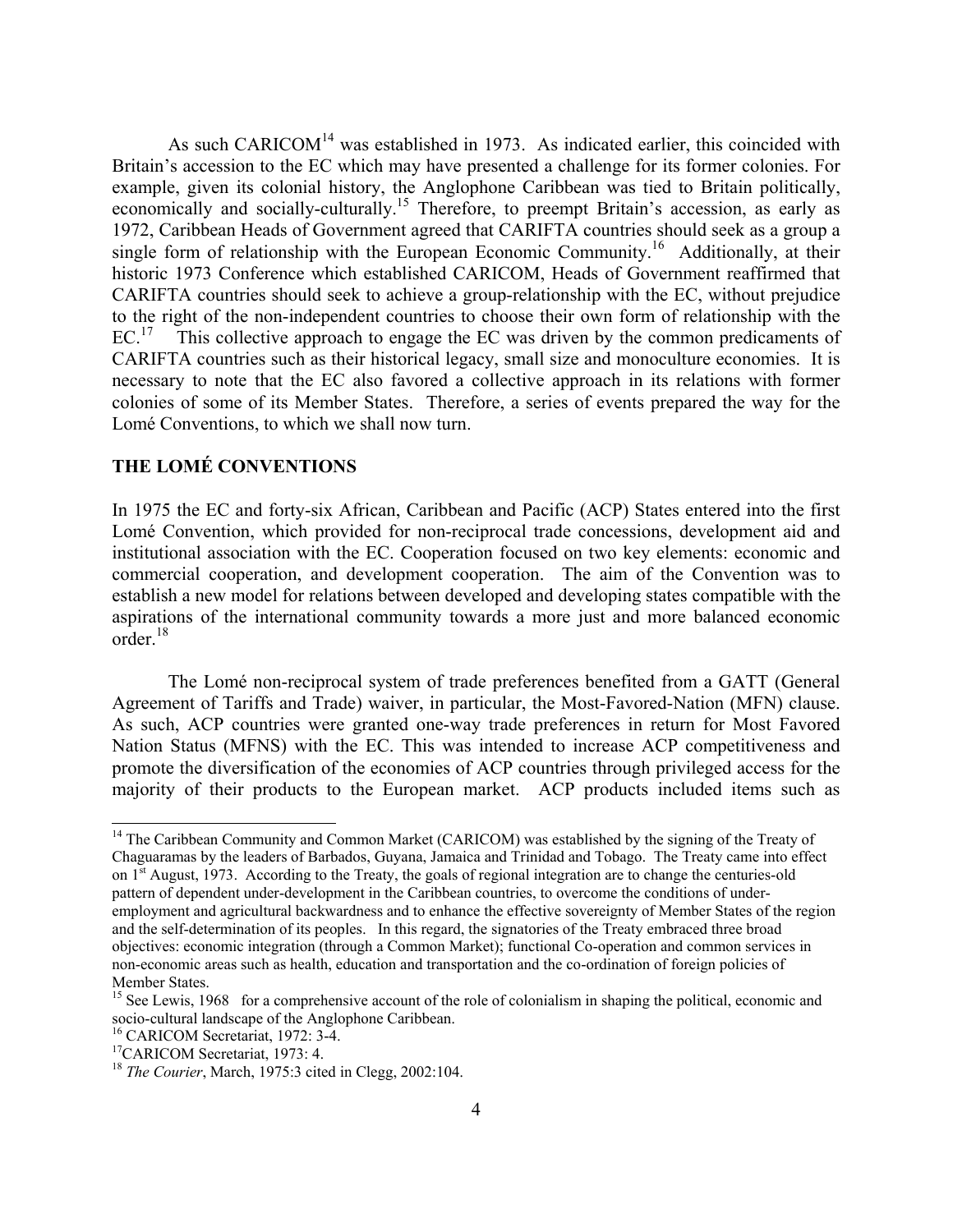bananas, sugar, rice and rum. The main financial and technical instruments of the partnership were the EDF and the resources of the European Investment Bank (EIB). The ACP States also benefited from lower prices due to the Common Agricultural Policy (CAP). This arrangement was considered essential for ACP States since tariff preferences alone did not ensure access to the EU market at viable prices. As Table I shows, over the years, the number of ACP countries increased from the original forty-six to seventy seven.<sup>19</sup> The EDF grew from ECU3.053,3 million in the first five-year period to ECU14.300 billion for the 1996-2000 funding cycle. This along with bilateral assistance from the EU Member States and other assistance provided from the EU budget, made the EU and its Member States by far the largest source of aid for the ACP States. Besides its tangible financial benefits, Lomé provided a framework for ACP countries to negotiate as a bloc. Thus the successful negotiation of Lomé was perhaps one of the early achievements of CARICOM.

| Year | Event                     |            | <b>No. of Countries</b> | <b>EDF</b><br>Amount*<br>(Including)   |  |  |
|------|---------------------------|------------|-------------------------|----------------------------------------|--|--|
|      |                           | <b>ACP</b> | <b>Europe</b>           | OC'Ts)<br>in<br>$\epsilon$<br>millions |  |  |
| 1957 | <b>Association System</b> |            |                         | 569,4                                  |  |  |
| 1963 | Yaoundé I Convention      | 18         | 6                       | 730,4                                  |  |  |
| 1969 | Yaoundé II Convention     | 18         | 6                       | 887,3                                  |  |  |
| 1975 | Lomé I Convention         | 46         | 9                       | 3.053,3                                |  |  |
| 1980 | Lomé II Convention        | 58         | 9                       | 4.207                                  |  |  |
| 1985 | Lomé III Convention       | 65         | 10                      | 7.882,6                                |  |  |
| 1990 | Lomé IV Convention        | 68         | 12                      | 11.583,0                               |  |  |
| 1995 | Lomé IV bis Convention    | 70         | 15                      | 13.151,10                              |  |  |
| 2000 | Cotonou Agreement         | 77         | 15                      | 14.300                                 |  |  |

Table 1: Evolution of The European-ACP Partnership

\*Source: European Commission (cited in the ACP-EU Partnership Agreement, 2000:12)

In summary, the Lomé Conventions (1975-2000) was one of the most enduring North-South arrangements in the post-colonial era. However, Lomé had its shortcomings and became incompatible with the new global trade regime as the international environment evolved. We shall return to this point later in the paper. However, it is necessary here to examine some of the other developments which were occurring in the EU and in CARICOM during the late 1980s through 1990s.

<sup>&</sup>lt;sup>19</sup> In December 2000, Cuba became the 78th member of the group of ACP states.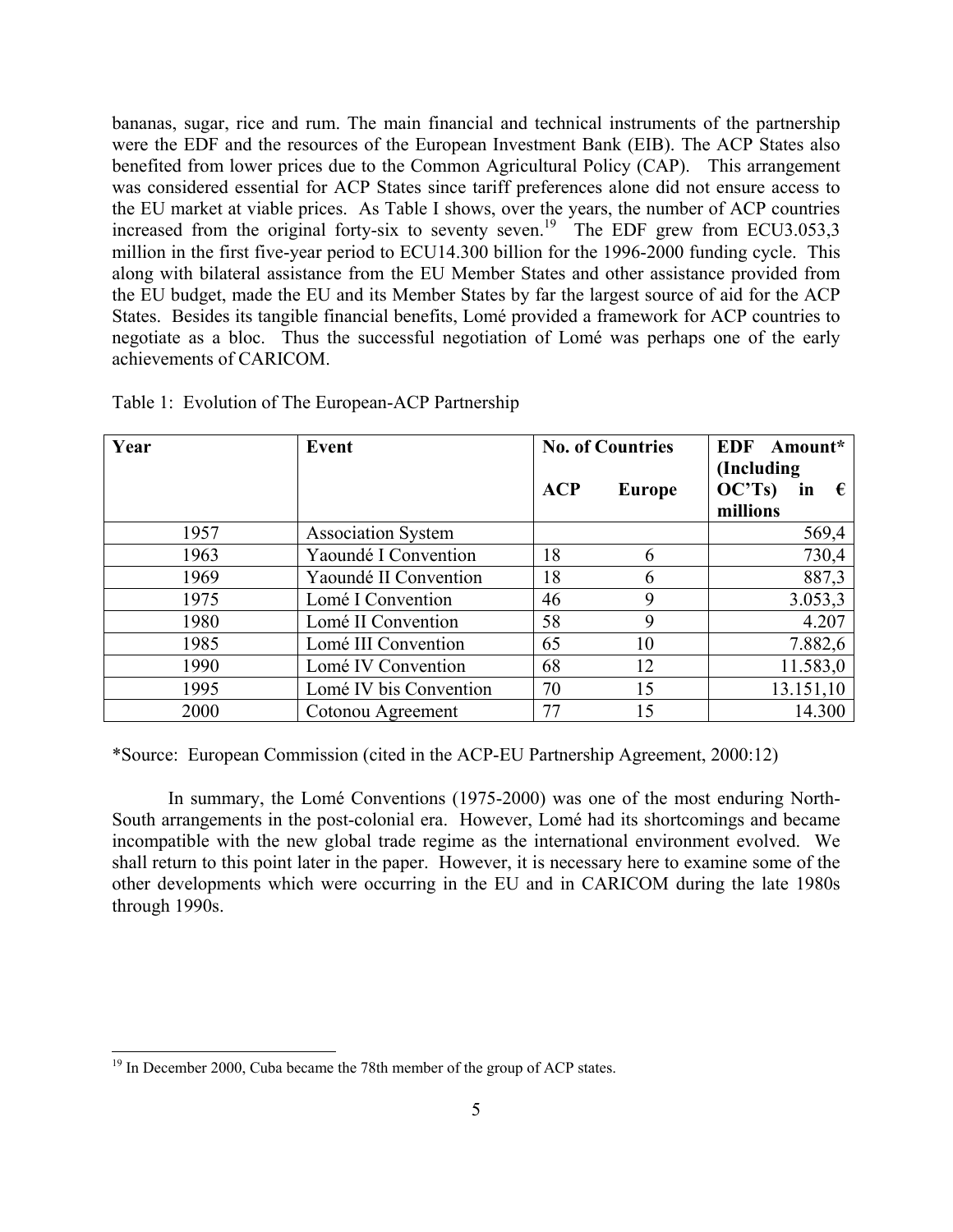#### **RENEWAL - Late 1980s through Mid 1990s**

After a lull in the 1970s, the late 1980s and 1990s witnessed a renewed impetus toward regional integration, particularly in Europe. The second and third waves of enlargement occurred in 1981 and 1986 when Greece and Spain and Portugal became Member States of the EC. This changed the borders of the EC with its Southern and Mediterranean neighbors. The Schengen Agreement which was signed in 1985 among seven Member States made arrangements for fast-track removal of internal border controls which became effective in 1995. Perhaps more important, the Single European Act (SEA) was signed in 1986 which was aimed to achieve a single market by December, 1992. In addition, since a single market could not be successful without a single currency, a plan on economic and monetary union was developed in 1989, and was confirmed in 1993 when the Maastricht Treaty came into force and led to eleven member states joining the euro in January 1999. $20$ 

In addition, the end of the Cold War and the fall of the Berlin Wall in 1989 had major implications for the EU. Events in Eastern Europe necessitated a radical reorientation of EU policy toward its Eastern neighbors. The new political condition raised concerns about the spread of ethnic conflict, flows of refugees and other migrants and other forms of instability in Europe. Therefore, German reunification was viewed as a means to ensure stability. However, the Germany which existed after reunification in October 1990 was a much larger country of eighty million people and five additional Länder (provinces). This marked a major enlargement for the EU, although not often cited as such.

The dismantling of the Soviet Union and German reunification created a dilemma for the EU, which triggered a debate about enlargement. Those favoring enlargement argued that membership in a strengthened EU was probably the only way to ensure instability over the long term. However critics cited the fact that the costs and complications of enlargement would be enormous. The question arose as to whether widening the Union would derail plans to deepen, such as the creation of a single currency, a common foreign and security policy and increased powers for the central institutions. Another difficulty concerned where to draw the line in terms of which countries, how many and the criteria to be met. Despite the ongoing debate, by mid 1993 the then EU-12 took a decision in principle to begin accession talks with those countries just emerging from Soviet rule. Given the diversity and scope of the enlargement the EU embarked on an arduous and costly pre-accession process which was designed to prepare applicant countries for membership in the twenty-first century.<sup>21</sup> Those combined initiatives consolidated the European integration movement and had implications for the Anglophone Caribbean and for CARICOM.

<sup>&</sup>lt;sup>20</sup> McCormick, 1999: 72.

 $21$  For a discussion of the various phases of accession and the accompanying EU aid and Agreements, see Caporaso, 2000: 108-109; Boomberg and Stubb, 2003: 203; Van Ouderanen, 2000: 313-14.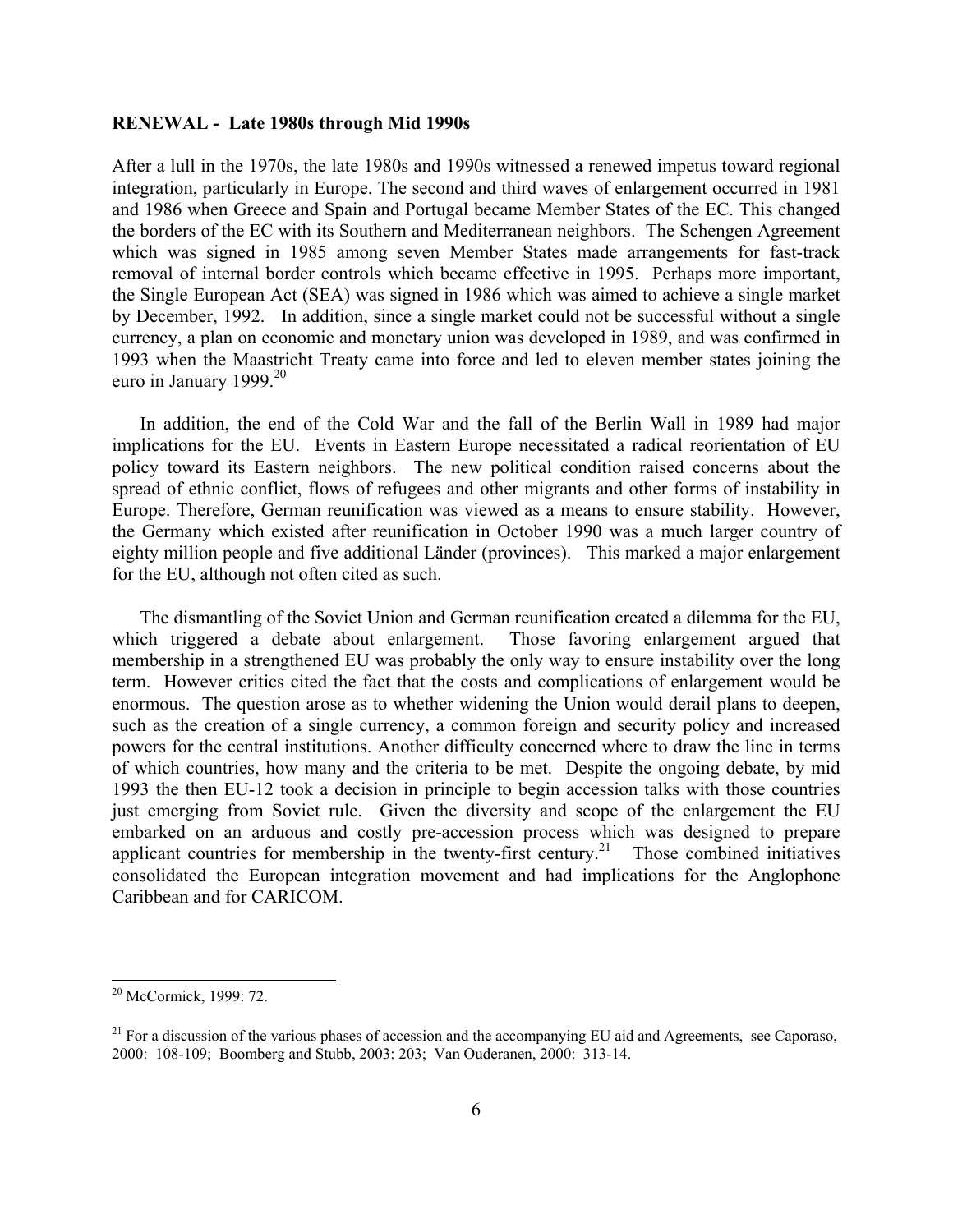In 1989, CARICOM Heads of Government examined the implications for the Caribbean of the introduction of the 1986 Single Europe Act (SEA). They noted that the emergence of a Single Europe was a matter that gave rise to a certain degree of uncertainty and concern. They welcomed the assurance given by the European Community that ACP States would not be disadvantaged by that development but nonetheless were of the view that the concept of "free circulation" could pose a real threat to the Region's traditional products, especially bananas. They further agreed that it was necessary to monitor effectively the implications of this process and agreed to participate actively in joint mechanisms established by the ACP and  $EC^{22}$  Besides the implications of the SEA, the EU's focus on Central and Eastern Europe Countries (CEECs) also gave cause for concern, particularly the shift in focus in the EU's 'pyramid of preferences' which meant that the direction of EU aid had changed quite strikingly. In fact, "at the end of the 1980s ACP share had declined to less than a third and the CEEC/NIS share had exploded to more than a third. It is expected that enlargement will result in further aid diversion."<sup>23</sup> Consequently, the 1989 Grand Anse Declaration<sup>24</sup> was a turning point for CARICOM. Major initiatives were agreed to which were intended to chart a new course for the twenty-first century. These included, the creation of a Single Market and Economy (CSME) to be established in 'the shortest possible time'; free movement of skilled and professional personnel beginning with University graduates, visual and performing arts, sports and media; establishment of an Assembly of Caribbean Community Parliamentarians; and the establishment of an independent West Indian Commission for advancing the goals of the Treaty of Chaguaramas.

In addition, the workings of EU institutions and the EU's visible success at simultaneously deepening and widening triggered a debate on the applicability of the EU model to CARICOM. In this regard, a major development was the 1992 Report of the West Indian Commission (WIC) which assessed CARICOM and made some prescriptions for the way forward. The report covered a wide range of concerns including governance and politics; economic conditions; security considerations; regional institutions and the mechanism of integration; deepening versus widening; the role of the Diaspora; education; social conditions; culture and sport. In general, the Commission found that although CARICOM had made notable progress in the areas of functional cooperation and foreign policy coordination, CARICOM suffered from 'an implementation paralysis' which was viewed as 'a chronic CARICOM deficiency'<sup>25</sup>. The WIC drew on the EU model and recommended, among other things: a mechanism for CARICOM to speak with one voice in trade negotiations; speeding up the proposed Single Market and economy; a Caribbean Court, a Council of Ministers, an Executive Commission to address the 'implementation paralysis', widening of CARICOM to include Suriname and Haiti (former Dutch and French colonies) and greater engagement with the Wider Caribbean.

<sup>&</sup>lt;sup>22</sup> CARICOM Secretariat, 1989: 7.<br><sup>23</sup> Greenway and Milner, 2001: 6.<br><sup>24</sup> CARICOM Secretariat, 1989.

 $25$  Report of the West Indian Commission, 1992:54.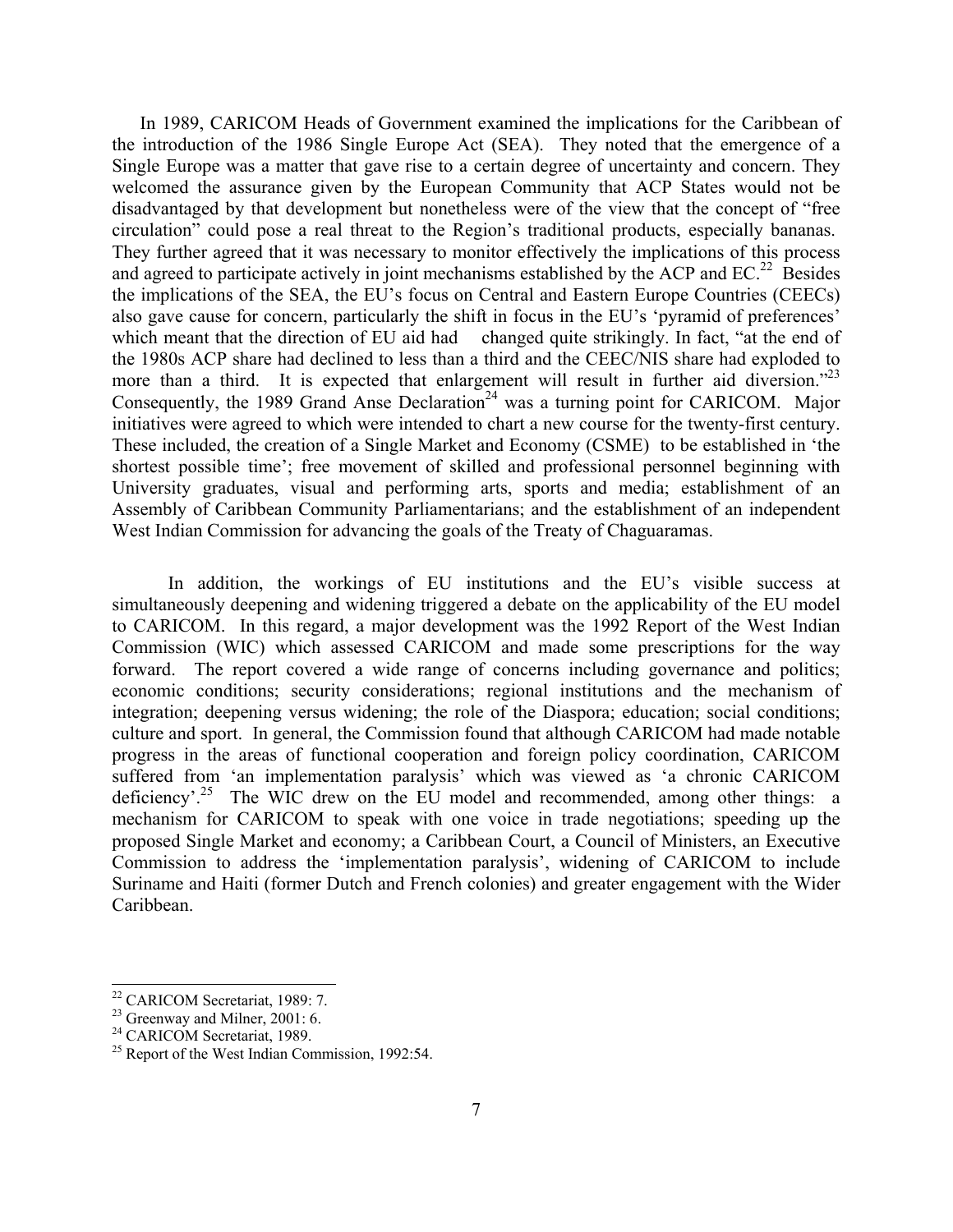Therefore, in the 1990s many initiatives were launched which were geared to enhanced cooperation between CARICOM and the Wider Caribbean.<sup>26</sup> A significant development was the Caribbean Forum of ACP States  $(CARIFORM)^{27}$  which was formally established in 1992. CARIFORUM is a group of Caribbean countries which are signatories to the Lomé IV Convention. The Forum's primary objective is to coordinate and undertake the monitoring of resources from the EDF for the purpose of financing regional projects in the Caribbean. Thus CARIFORUM became the European Commission's main partner for all matters related to regional cooperation in the Caribbean.28 This process was influenced by Spain's accession to the EU in 1986 and the need to incorporate the Spanish-speaking Caribbean (the Dominican Republic and Cuba) into the collective EU-Caribbean post-colonial arrangement. It is necessary to note that although Cuba became the  $78<sup>th</sup>$  member of the ACP group in December 2000, and a member of CARIFORUM in October, 2001, Cuba is not a signatory to the Cotonou Agreement. This means in effect that Cuba is the only member of the ACP group that does not have a cooperation agreement with the  $EU^{29}$  Some observers refer to this as an anomaly where Cuba belongs to an exclusive golf club without being able to play golf.<sup>30</sup> However, this does not deny the growing cooperation between the Anglophone and Spanish Caribbean. In fact in 2000 CARICOM and Cuba signed a Trade and Economic Cooperation Agreement and in 2001 CARICOM and the Dominican Republic signed a free trade agreement. These agreements demonstrate that there is an emerging partnership between CARICOM and the Spanish-speaking Caribbean, which is influenced to a great extent by the EU.

Second, with respect to the widening of CARICOM, on July 4, 1995 Suriname became the fourteenth Member State of the Caribbean Community. Haiti secured provisional membership on 4<sup>th</sup> July 1998 and on 3 July, 2002, Haiti became the first French-speaking Caribbean state to become a full member of CARICOM. As recommended in *Time for Action,* in 1997, a Caribbean Regional Negotiating Machinery (CRNM) was established to coordinate the Community's external negotiations and to speak with one voice in the international trade arena. Since its creation, the CRNM has been instrumental in hemispheric and international negotiations, such as Post Lomé IV; the World Trade Organization (WTO) Doha Round; and the Free Trade Area of the Americas (FTAA). In addition, in 1997 the Treaty of Chaguaramas was revised to support the emerging CARICOM project, in particular the proposed Caribbean Single Market which is scheduled to be established in 2005.

 $^{26}$  A notable development was the establishment of the Association of Caribbean States (ACS) in 1994 to promote consultation, cooperation and concerted action among all the countries of the Caribbean Basin comprising 25 Member States and three Associate Members.

<sup>&</sup>lt;sup>27</sup> The Member States of CARIFORUM are Antigua and Barbuda, Bahamas, Barbados, Belize, Cuba, Dominica, Dominican Republic, Grenada, Guyana, Haiti, Jamaica, Montserrat, St. Kitts and Nevis, Saint Lucia, St. Vincent and the Grenadines, Suriname and Trinidad and Tobago. The UK and Dutch OCTs have observer status while active co-operation is pursued with the French DOMs.

<sup>28</sup> Ritto, 2002: 13.

<sup>&</sup>lt;sup>29</sup> See Bryon, 2000 for an analysis of Cuba and CARIFORUM, the EU and the United States  $^{30}$  Roy, 2003:8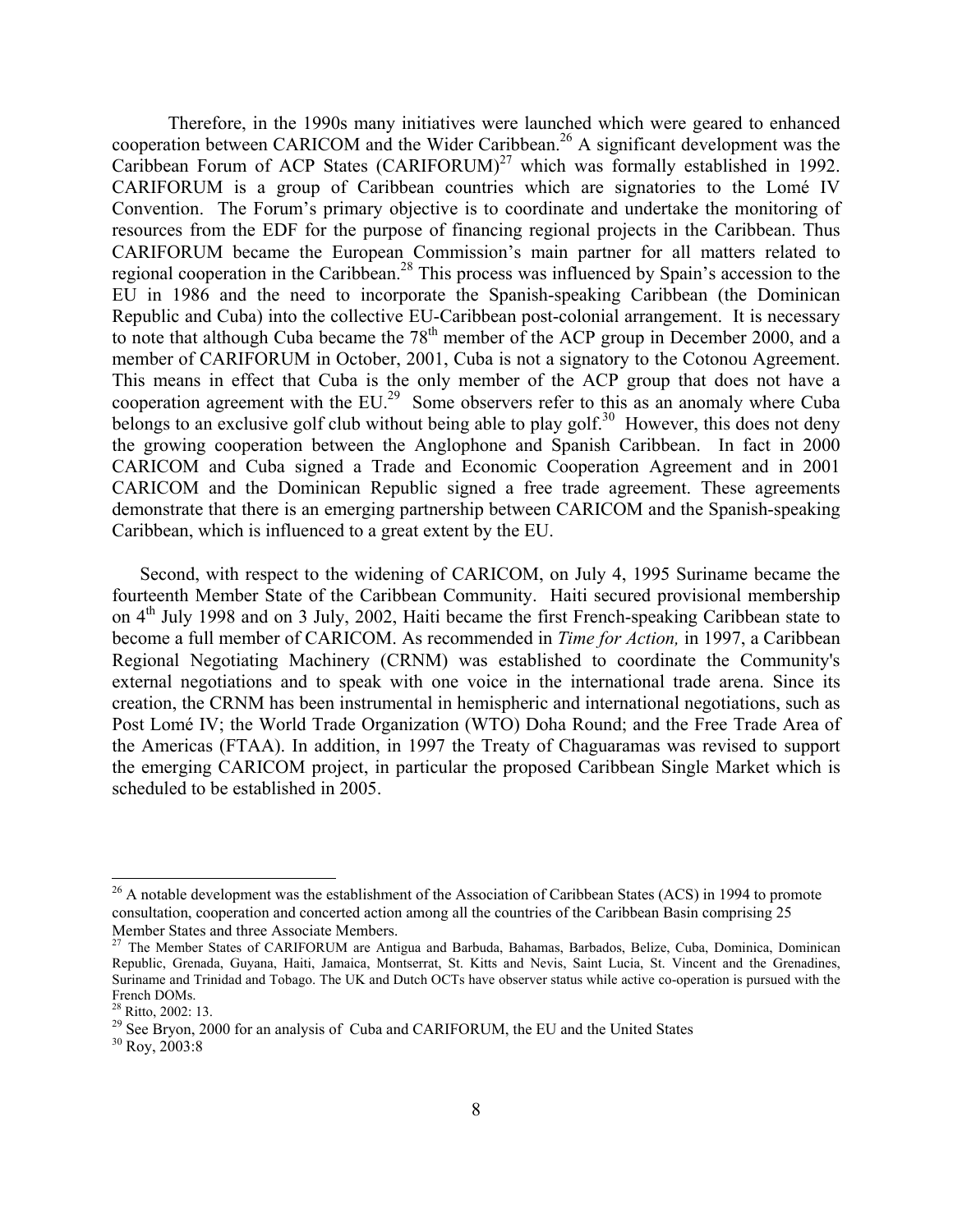Additionally, based on recommendation from the WIC, in 2003 CARICOM Heads of Government agreed, through the Rose Hall Declaration, $31$  to establish a CARICOM Commission or other executive mechanism, whose purpose will be to facilitate the deepening of regional integration in the area of the CARICOM Single Market and such other areas of the integration process as the Conference of Heads may from time to time determine. Currently proposals to operationalize the Executive Commission are being discussed by various organs of the Caribbean Community. This is part of wider proposals for institutional reform and options for governance currently being debated. What this suggests is that the emerging CARICOM model seems to be drawing on certain aspects of the EU model: such as the proposed single market, common court and executive commission. It is necessary to point out that there is an ongoing debate about the applicability of the EU model to the Caribbean, given the peculiarities of the Caribbean region. Some observers argue that CARICOM needs greater supranationality, particularly if the proposed single market is to be effective.<sup>32</sup> Others caution that the Caribbean should "...tailor the EU model to suite the Caribbean landscape rather than mimic it."<sup>33</sup> This is a dilemma for CARICOM as it seeks to deepen integration, within the framework of a community of sovereign, independent states. This paper argues that even as CARICOM seeks to renew itself, it should draw lessons from the EU, particularly in terms of its common institutions, but tailor the emerging CARICOM model to suite the peculiarities of the Caribbean region. This becomes even more urgent as CARICOM grapples with the challenges of the post Lomé era.THE POST LOMÉ ERA – Change and Continuity?

When the first Lomé Convention was signed in 1975 the EC needed to secure guaranteed supplies of commodity products and raw materials, while the Caribbean needed to have guaranteed markets for its products. This harmony of interests underpinned the Lomé Conventions and perhaps contributed to its endurance. However, the Lomé Conventions have often been criticized. Some observers argue that they "have not lived up to expectations".<sup>34</sup> The point is also noted that only a handful of ACP countries – 10 at most – have had the know-how or have been able to profit from this advantage. Karl also observes that the overall share of the ACP countries in total EU imports have systematically fallen – from 6.7 per cent in 1976 to 2.8 per cent in 1999. In his view, although they are at that top of the pyramid of advantages offered by the EU to its development partners, paradoxically, the ACP countries are bottom of the list when it comes to exports to European markets. Why is this so? As Karl further points out, the structural problems inherent in the ACP economies which limit their competitiveness, the lack of investment and under-industralization, combined with economic difficulties arising out of the international environment, and the existence of sophisticated mechanisms of disguised protectionism at the very gateways of the European market, are all factors that led to the failure of the old system.<sup>35</sup>

 $31$  The Rose Hall Declaration was an annex to the  $24<sup>th</sup>$  Meeting of the Conference of Heads of Government of the Caribbean Community, which was held in Montego Bay, Jamaica, 2-5 July, 2003. (see CARICOM Secretariat: 2003).

<sup>&</sup>lt;sup>32</sup>Brewster, 2003.

<sup>&</sup>lt;sup>33</sup> Hinds, 2003:1.

<sup>&</sup>lt;sup>34</sup> Karl, 2002: 21.

<sup>35</sup> Ibid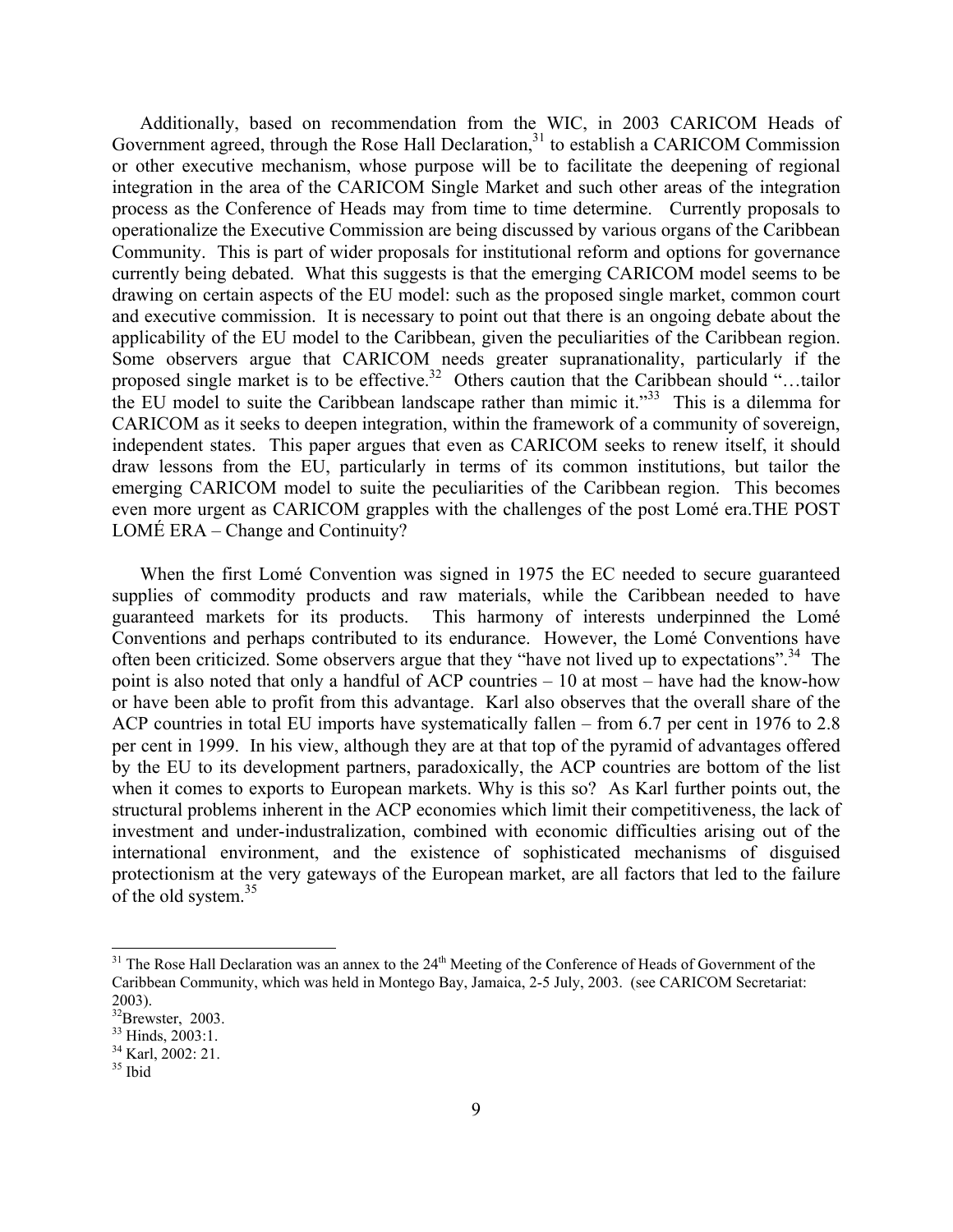The shortcomings of Lomé, combined with the demands of the changing global environment, required a new approach to EU-ACP development cooperation at the beginning of the twenty-first century. In particular, the creation of the World Trade Organization (WTO) in 1995 and the accompanying rules-based trade regime was a critical development which challenged the preferential Lomé arrangements. The ruling of the WTO panel on the EU banana regime $36$  was a defining moment for EU-ACP relations. This ruling had a significant impact on the Anglophone Caribbean. A recent study<sup>37</sup> conducted, using St. Lucia as an example, estimated that at best 27,064 jobs, and at worst 31,064 jobs, were lost from the banana fall-out between 1994 and 2000.<sup>38</sup> However, despite the inherent contradictions between trade liberalization and development, the new global order requires changes to traditional 'discriminatory' arrangements. The EU has been obliged to meet the legal requirements stipulated under WTO law. The institutional nature of the present international trading environment superseded national and regional commitments to retain long-term trading relationships.<sup>39</sup> Therefore the EU had to revise its trade relations with the ACP, reform the Common Agricultural Policy (CAP) and institute other internal reform measures to ensure WTO compatibility.

Consequently, on the eve of the twenty-first century, a landmark EU Green Paper signaled a paradigm shift in EU-ACP relations. The Green Paper noted that Lomé Conventions, which had been the framework for trade and development aid ties between the EU and ACP States since 1975, was one of the most important facets of the EU's external activities. However, it pointed out that the world was becoming a very different place. New challenges had arisen and as such both the EU and its partners had new preoccupations.<sup>40</sup> The Green Paper also emphasized that, as the 21st century dawns, relations between the European Union and the ACP countries should be put on new footing to take account not only of changed political and economic conditions for development but also of changed attitudes in Europe. The Green Paper reiterated that "the colonial and post-colonial periods are behind us and a more politically open international environment enables us to lay down the responsibilities of each partner less ambiguously."<sup>41</sup>

The Green Paper also referred to the significance of the multipolar world and the need for the EU to make its presence felt in all regions of the world. It indicated the EU's intention to strive to forge its external identity through a more effective and more global common foreign and security policy, an effective and differentiated development policy, and a multilateral trade policy designed to open up markets in accordance with negotiated common rules.<sup>42</sup> The Green Paper also emphasized that, the EU's external relations have also been marked by new initiatives concerning developing countries and economies in transition. It has concluded association agreements with most European countries of the former East bloc, which were then applying for

<sup>&</sup>lt;sup>36</sup> For an account of the banana trade dispute see Clegg, 2002; Stevens, 1996; Sutton, 1997.

<sup>&</sup>lt;sup>37</sup> Nurse and Sandiford, 1995.

<sup>&</sup>lt;sup>38</sup>Ralph E. Gonsalves, Prime Minister of St. Vincent and the Grenadines, 2004: 9.

<sup>39</sup> Clegg, 2002: 173.

<sup>40</sup> European Commission, 1996: 2.

 $41$  EC, 1996: 7.

 $42$  EC, 1996:2.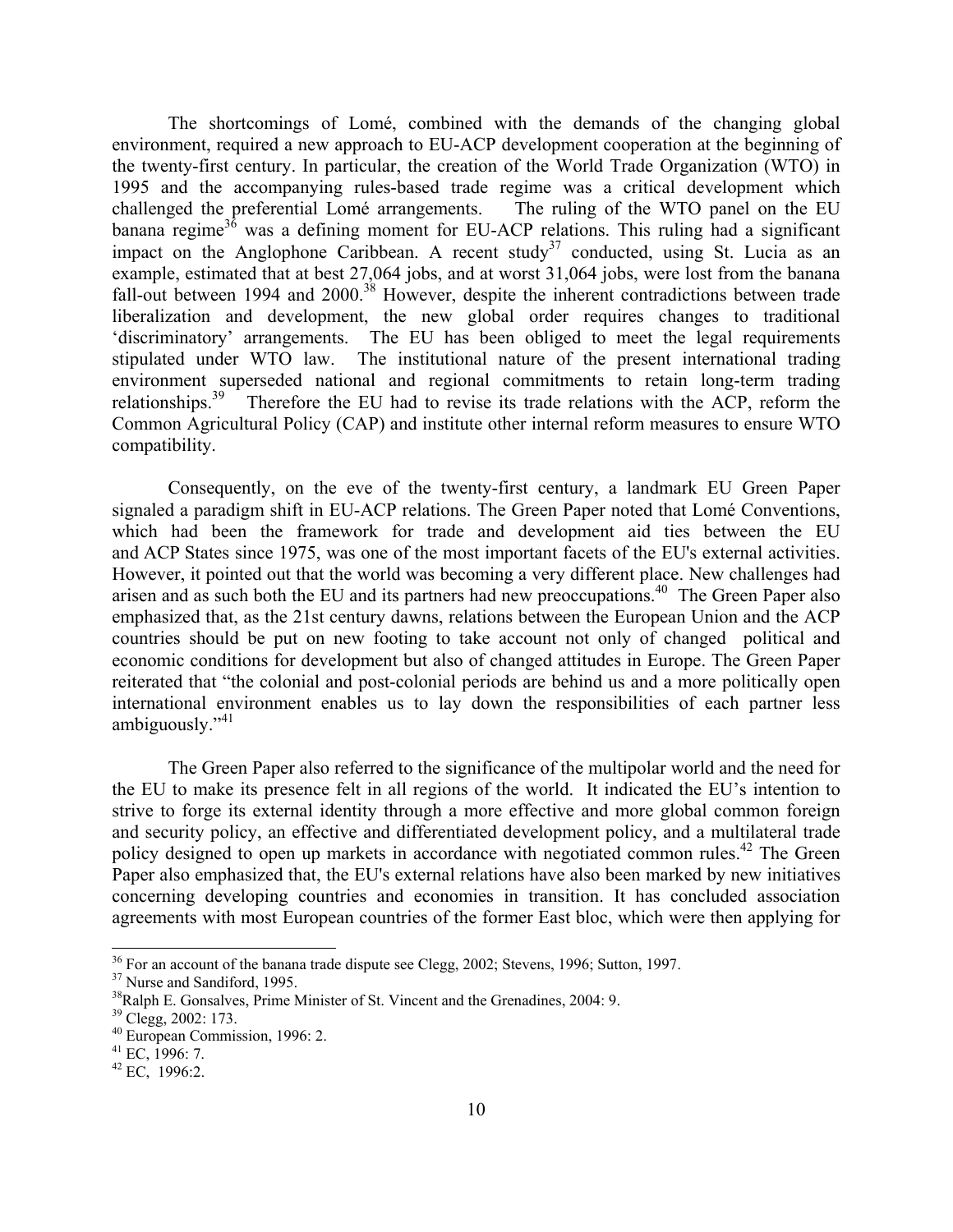membership. At the same time, the document indicated, the EU was supporting the process of economic and political change in the republics of the former Soviet Union and had concluded trade agreements with several of them.43 As such the document indicated that the EU's cooperation policy with the ACP countries would be restructured around three core areas: poverty alleviation; institutional dimension and the public sector and trade and investment. Therefore, this marked the beginning of the post-Lomé era.

Lomé IV expired in February, 2000 and the Cotonou Agreement was subsequently signed in June 2000, and entered into force on 1 April 2003. One of its main objectives is to foster the smooth transition of the ACP states into the world economy, in full conformity with the provisions of the WTO. The new agreement is designed to address the inadequacies of the Lomé Conventions through the inclusion of a wide range of innovative provisions for expanded cooperation, political dialogue and in the areas of trade and economic cooperation, including direct assistance to the productive sectors. It was also agreed that new WTO compatible arrangements governing trade between the ACP Group and the EU would be put in place by 2008. What is significant is that, unlike Lomé, the Cotonou Agreement commits the EU and CARIFORUM to asymmetrical trade liberalization. From a Caribbean perspective, this can be problematic, as small states are being forced to negotiate reciprocal agreements with unequal partners.<sup>44</sup> According to the Cotonou Agreement, the EU and the ACP have five years in which to set up Economic Partnership Agreements (EPAs). This is so, since on January 1, 2008 the waiver obtained from the WTO at the Doha Ministerial Conference will end and it will have to be replaced by a new framework that must be WTO-compatible. The main objective of the economic and trade cooperation as outlined in Article 34 of the Cotonou Agreement is to foster "the smooth and gradual integration of the ACP countries into the world economy with due regard to their political choices and development priorities, thereby promoting their sustainable development and contributing to poverty eradication in the ACP countries."<sup>45</sup> Unlike the Lomé Conventions, a significant feature of the EPAs is that they will be negotiated between the EU and a divided ACP – six ACP geographic regions. Another notable feature of the EPAs is that they will continue to reserve special treatment for the poorest ACP countries (the Least Developed Countries – LDCs). The EU also promotes regional integration within ACP states as one of the underlying elements of the EPAs.

For the EU, regional integration and the EPAs are not means in themselves but instruments to achieve the objective of sustainable development and a launching pad for effective beneficial integration into the world economy.46 Nonetheless, the EPA negotiations are occurring at a complex time both for the EU and CARICOM. The EU is grappling with its own internal challenges, viz 'perfecting ' enlargement, ratifying the Constitutional Treaty, developing a defense and security policy, competing with other global powers and bringing the Union closer to its citizens. Therefore, the newly emerging EU entity is certain to have implications for the EU's relations with the developing world, and the Caribbean in particular. As Clegg observes,

 $43$  EC, 1996: 5.

<sup>&</sup>lt;sup>44</sup> For a discussion on small states negotiating with unequal partners see Patsy Lewis, 2002.

<sup>45</sup> ACP-EU Partnership Agreement, 2000: 25, Consolidated text.

<sup>46</sup> Pascal Lamy, EU Trade Commissioner, 2004: 3-5.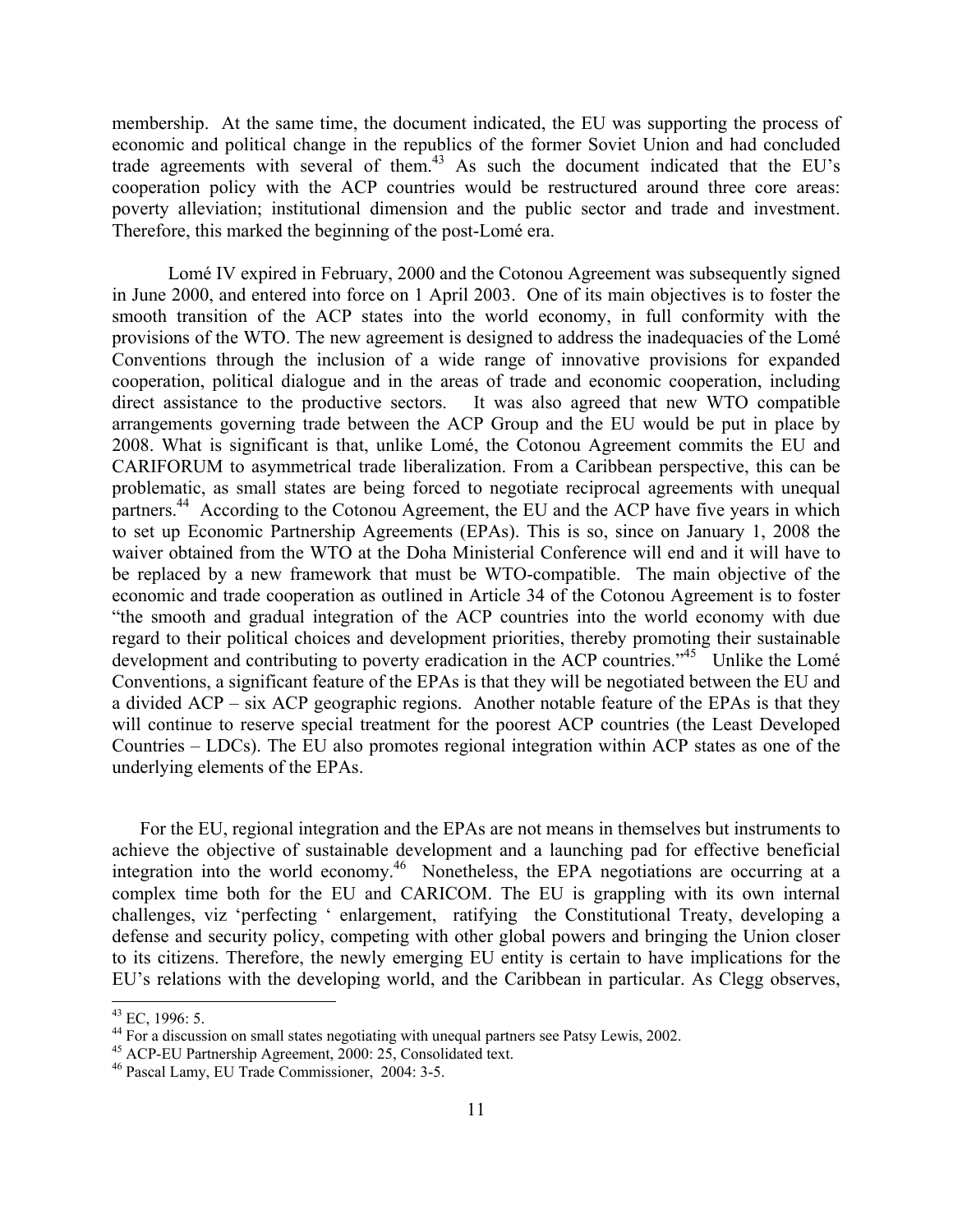the unprecedented EU enlargement means the EU will have a lot of work to do to ensure that the Union is secure. He foresees a period of internalization which will divert attention away from regions such as the Caribbean. In his view the EU is likely to concentrate more resources on the East and the Mediterraen than the Caribbean area. Clegg emphasizes that "from the United Kingdom's perspective, there will be more and more concern for the Caribbean to deal with Europe and not the UK itself." $47$  This underscores the theme of this paper that this new era seems to mark the beginning of end of the traditional relationship between the EU and the Caribbean and a new kind of relationship is emerging.

For the Caribbean region, there are two related aspects of the EPA negotiations. The first is built around the Caribbean integration process and the second is the CARICOM-Dominican Republic Free Trade Agreement. From the Caribbean's perspective, the EPA builds on the "enduring relationship" between the EU and CARICOM which has faced its share of challenges, "precipitated at times by outside forces."48 As was the case in previous historical epochs, the Caribbean continues to face many challenges as it negotiates the EPAs in the twenty-first century. First, there are economic disparities within CARIFORUM states. For example countries such as Trinidad and Tobago, Barbados are much more economically developed compared to Guyana, some of the Windward Islands and Haiti.<sup>49</sup> The challenge will be to find a common bargaining position among countries with diverse levels of development. Another major challenge relates to the various trade negotiations which are simultaneously ongoing at the hemispheric and global levels: the FTAA; a number of bi-laterals with Latin America; the EPAs and the Doha Round of the WTO. This process is further complicated since the EPAs are required to be compatible with the FTAA and both agreements have to be WTO compatible. Further, unlike the Lomé Conventions which were non-reciprocal, WTO-compatibility requires reciprocity. This requires transitional arrangements and skillful negotiations.

At the same time CARICOM is preparing to launch the Single Market and the Caribbean Court of Justice by 2005 and the Single Economy by 2007. Concurrently, CARICOM grapples with global challenges such as the illicit drug trade, the HIV/AIDS pandemic and other nontraditional security threats. Therefore CARICOM is at a critical phase which is shaping and being shaped by the emerging global landscape. Amidst all the uncertainty, what is clear is that the post-Lomé era represents more change than continuity in the long-standing relationship between the EU and CARICOM. As Bryon observes, Europe has had a multifaceted impact on Caribbean integration in the past. However, she asserts, now that Europe is changing and expanding, its colonial history is going to be downplayed. In Bryon's view, in the future, the EU's Near Abroad will be more important in EU's foreign policy, since its has more geostrategic relevance. Bryon points out that the Anglophone Caribbean has become a part of Latin America in Europe. As Bryon aptly observes, this is forcing CARICOM countries to realize the need to depend less on external forces to shape its integration process, and instead to realize that

 $47$  Clegg, 2004.

 $^{48}P$ . J. Patterson, Prime Minister of Jamaica, 2004: 3.

<sup>&</sup>lt;sup>49</sup> See Appendix IA&B for select economic indicators of CARICOM countries.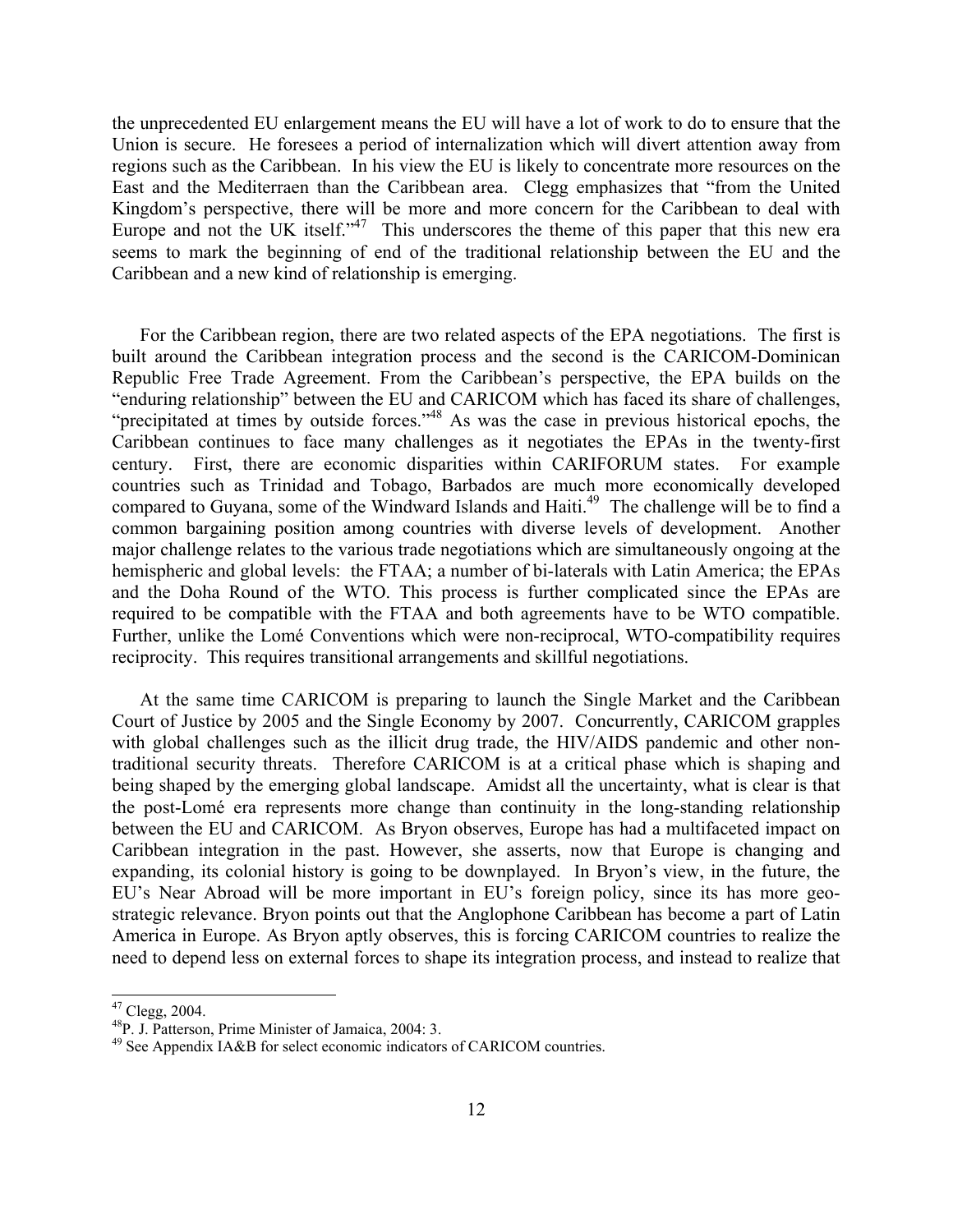integration must be shaped from within.<sup>50</sup> This paper supports this view and argues that there has been a paradigm shift from Lomé to the current post Lomé era. This shift has been triggered by global events which are redefining the long-standing EU-CARICOM relations.

## **CONCLUSION**

Some broad conclusions can be drawn. First, Europe has contributed to both disintegration and integration of the Caribbean. Colonialism fragmented the Caribbean into Anglophone, Francophone, Spanish and Dutch colonies. This process created strong political, economic and cultural linkages between individual European empires and individual Caribbean territories. This fragmentation acts as a serious barrier to greater unity within the Wider Caribbean. For instance language and other cultural differences undermine regional integration within the Caribbean Basin as a whole. However, the process of European integration also helped to integrate the Caribbean. The period of decolonization coincided with the World Wars in Europe and the beginning of European integration. The long-standing Lomé Conventions, though yielding mixed results, helped to strengthen solidarity among ACP countries in general and the ACP-Caribbean group in particular. In this way, the EU helped to facilitate cohesiveness in the South the post-colonial era. What is uncertain is the future development of EU-ACP relations in general and EU-Caribbean in particular. Further research is needed to assess the Lomé and post Lomé periods and the implications for the EU and CARIFORUM countries.

Second, European integration was and still is both a threat to and an incentive for Caribbean integration. For example, Britain's accession to the EC in 1973 coincided with other internal developments within CARIFTA countries and may have been one of the external incentives for the Anglophone Caribbean to move beyond the loose free trade CAFRIFTA arrangement to establish CARICOM. Similarly, Spain's accession to the EU in 1986 influenced the formation of CARIFORUM and strengthened relations between the Anglophone and Spanish Caribbean. However, closer cooperation with Latin America has its own challenges, since, historically, Latin American countries were viewed as competitor economies and culturally different from the Anglophone Caribbean. In addition, the recent EU enlargement to include Central and Eastern European Countries (CEECs) present an enlarged EU market with potential opportunities for CARIFORUM states. This is one of the motivating factors for the CSME. In addition, an enlarged EU acts an impetus for Caribbean integration in the post-Lomé period. Yet, the EU-25 has implications for EU development policy, which may negatively affect the Caribbean. Therefore this paper emphasizes that European integration is both a threat to and an incentive for Caribbean integration. Therefore there is scope for a research agenda which empirically examines the implications of European integration for CARICOM.

Third, external factors play a major role in regional integration processes. This paper argues that as the international environment becomes more complex, the goals of regional integration movements often run at cross purposes with each other. For example, the 1996 EU Green Paper

<sup>50</sup> Bryon, 2004.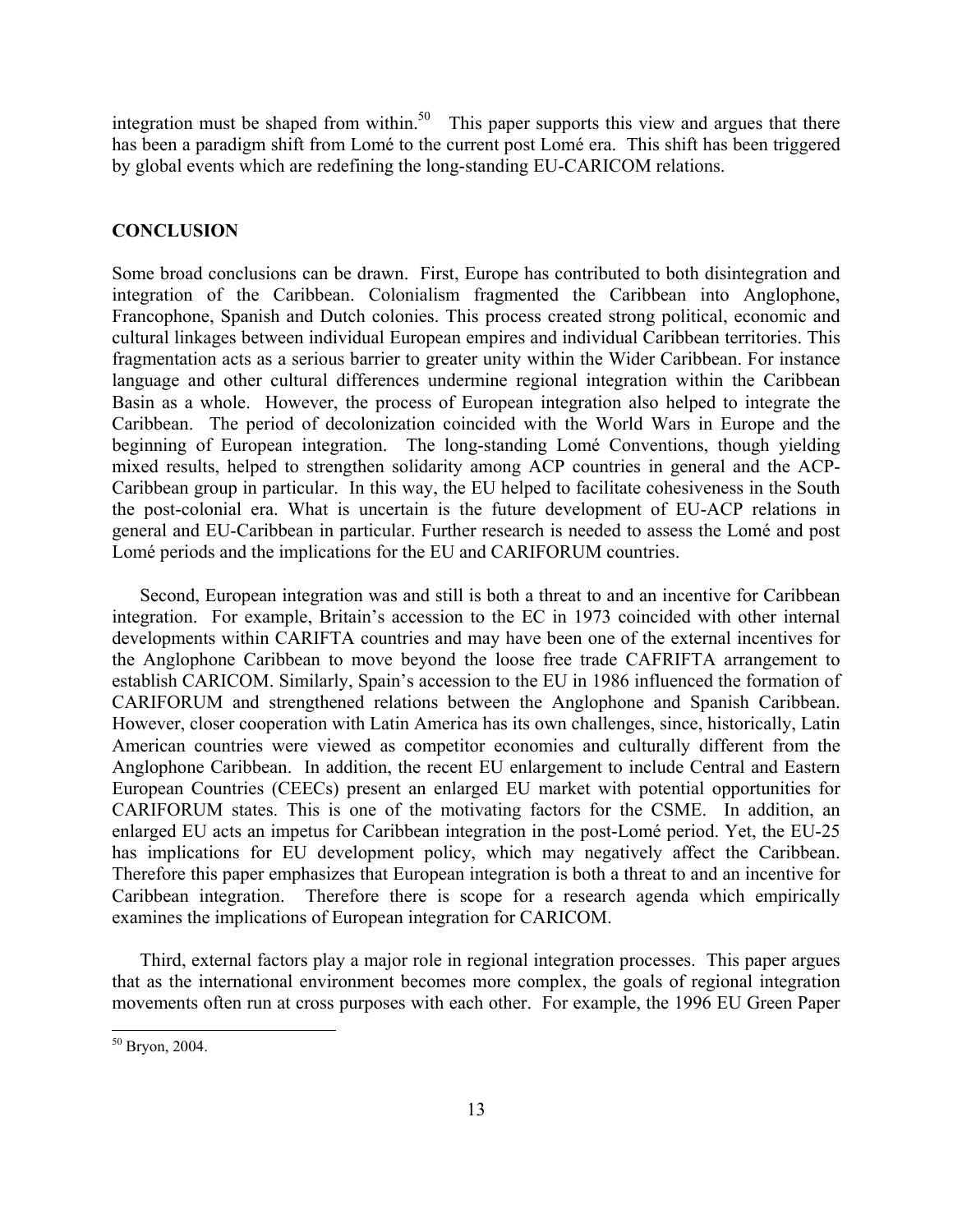pointed out the EU's intention to assert its role as a global competitor and simultaneously support the cause of the developing world. This paper argues that as globalization intensifies, these objectives will become even more contradictory, since great power competition and trade liberalization often run counter to development goals. The outcome of the EPAs will indicate the extent to which the EU can effectively balance its roles between being a global competitor and displaying solidarity with the developing world. For CARICOM, the challenge has always been how to reduce the threat of marginalization, given its vulnerability. This was the case at the end of colonialization, and it is even more so in this global era with a multiplicity of external global challenges. The case of the EU and CARICOM calls for a research agenda which analyses the relationship between globalization and regionalization. Further research is also needed on the North-South dynamics of regionalization and the role of external factors in the post Cold War world.

In summary, as the EU and CARICOM enter yet another phase in their historical relationship, many questions arise: what will be the outcome of the Constitutional Treaty and the future of the EU? How will an EU-27 or perhaps even Turkey's accession affect the EU's development policy? Since the new face of the EU comprises Member States who were not colonial powers, will this cause a further shift in EU-CARICOM relations? In terms of Caribbean integration: what model will emerge? Will CARICOM 'mimic' the EU or create institutions in keeping with its peculiarities? Will the CSME be effective without some measure of supranationality? Will the EPAs contribute to development in ways that Lomé could not? The journey from colonialization to globalization was a long and arduous one for key Member States of the EU and the Caribbean and the future seems uncertain at best.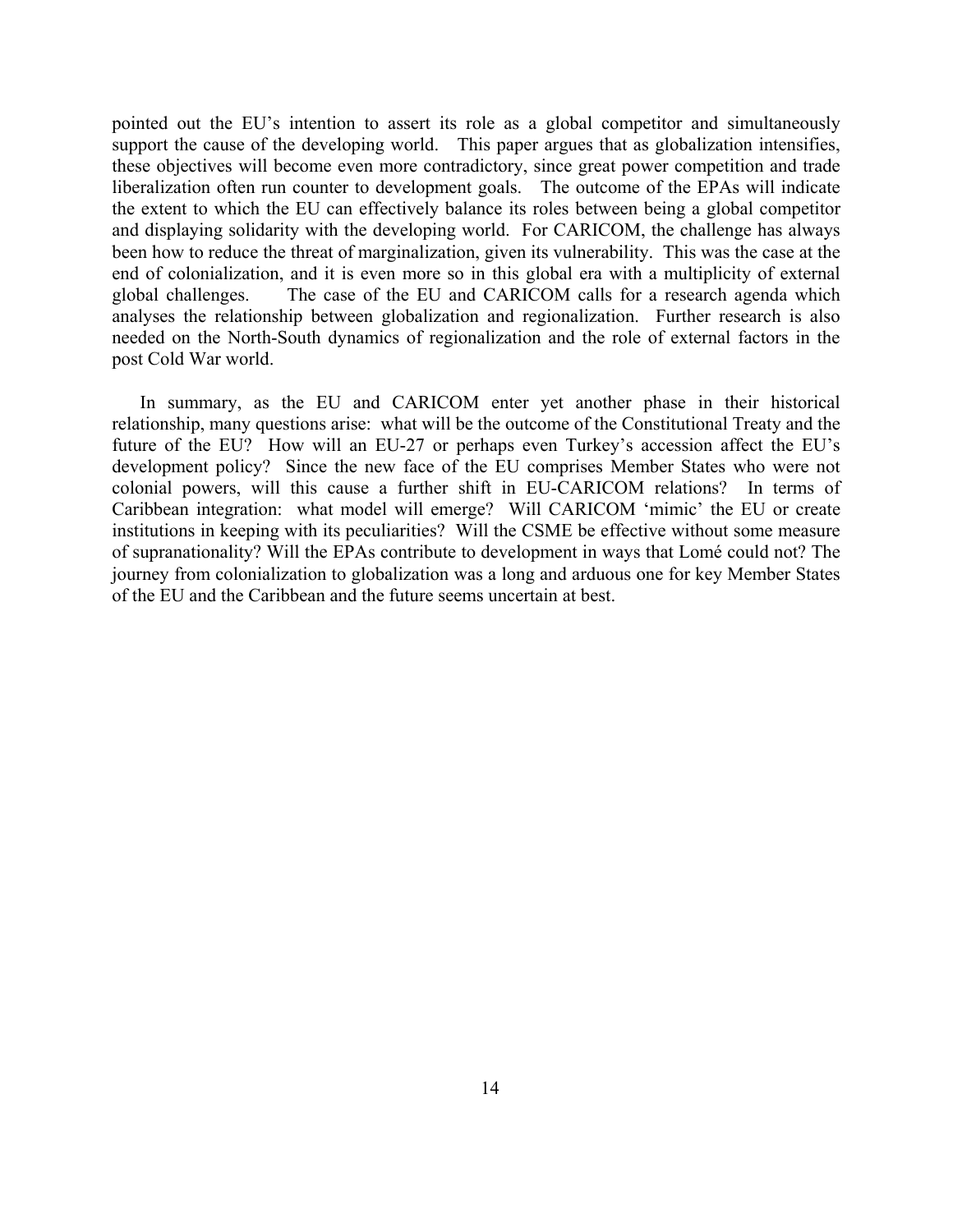#### **Works Cited**

- Andréani, P. "The Constitutional Enlargement of Europe." *US-Europe Analysis Serie*s, Washington, D.C: The Brookings Institution. November, 2004.
- Bomberg, E. and A. Stubb. *The European Union: How Does It Works*?" Oxford: Oxford University Press, 2003.
- Brewster, H. E. "The Caribbean Single Market and Economy: Is It Realistic Without Commitment to Political Unity?" *CARICOM.org*. Caribbean Community. March, 2003. (http://www.caricom.org). November, 29, 2004.
- Brewster, H. and Thomas, C. Y. *The Dynamics of West Indian Economic Integration.* Kingston: Institute of Social and Economic Research, 1967.
- Bryon, J. Personal Interview. St. Kitts. June 4, 2004.
- ---. "Square Dance Diplomacy: Cuba and CARIFORUM, the European Union and the United States." *European Review of Latin American and Caribbean Studies*. 68, April, 2000.
- Caporaso, J. *The European Union: Dilemmas of Regional Integration*. Boulder, CO: Westview Press, 2000.
- CARICOM Secretariat. "Communiqué Issued at the Conclusion of the Seventh Heads of Government Conference of the Commonwealth Caribbean Countries, 9-14 October, 1972. Chaguaramas, Trinidad and Tobago." Georgetown, Guyana. CARICOM Secretariat. October, 1972.
- \_\_\_\_\_. "Communiqué Issued at the Conclusion of the Eight Heads of Government Conference of the Commonwealth Caribbean Countries, 9-12 April, 1973. Georgetown, Guyana." Georgetown, Guyana. CARICOM Secretariat. April, 1973.
- \_\_\_\_\_. "Communiqué Issued at the Conclusion of the Tenth Heads of Government Conference of the Caribbean Community, 3-7 July, 1989. Grand Anse, Grenada. Georgetown, Guyana." CARICOM Secretariat. July, 1989.
- \_\_\_\_\_\_."Communiqué Issued at the Conclusion of the Twenty-Fourth Heads of Government Conference of the Commonwealth Caribbean Countries, 2-5 July, 2003, Montego Bay, Jamaica". Georgetown, Guyana. CARICOM Secretariat. July, 2003.
- Chanona, A. "A Comparative Perspective between the European Union and NAFTA." *Jean Monnet/Robert Schuman Working Paper Series.* Vol. 3. No. 5. University of Miami, Miami. August, 2003.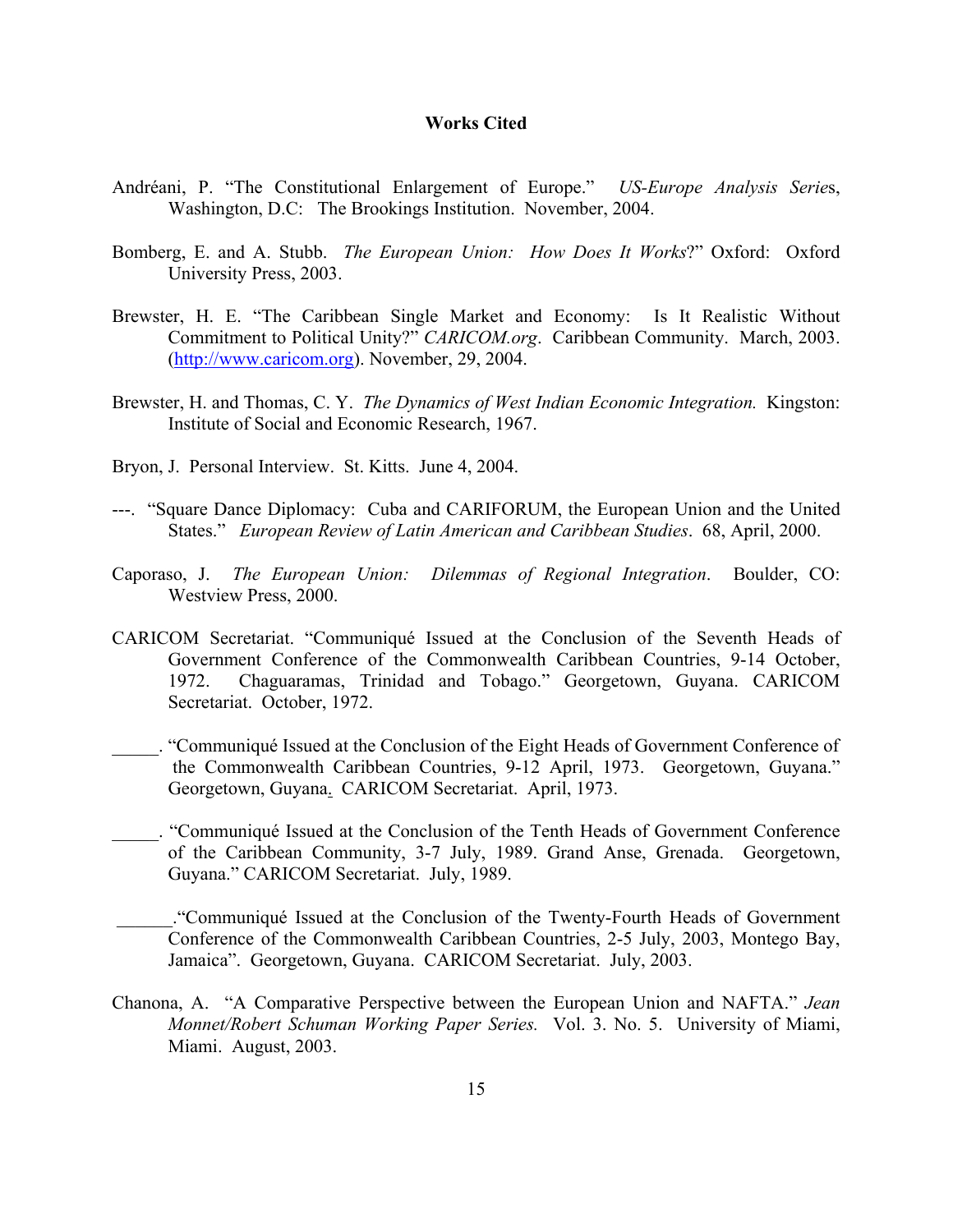- Clegg, P. *The Caribbean Banana Trade: From Colonialization to Globalization.* New York: Macmillan, 2002.
	- \_\_\_\_\_\_. Personal Interview. St. Kitts. June 4, 2004.
- Codrington, H. and D. Worrell. "Trade and Economic Growth in Small Development Economies: Research on the Caribbean," in: Worrell D. and C. Bourne (eds.). *Economic Adjustment Policies for Small Nations: Theory and Experience in the English-Speaking Caribbean*. New York: Praeger, 1989.

European Commission. "ACP-EU Partnership Agreement" 2000.

- \_\_\_\_\_\_. "Green Paper on relations between the European Union and the ACP countries on the eve of the  $21<sup>st</sup>$  century - Challenges and options for a new partnership." Brussels. European Commission, 1996.
- Gonzáles, A. "Caribbean-EU Relations in a Post-Lomé World." *Working Paper on EU Development Policy.* No. 2. Bonn: Friedrich Ebert Stiftung, 1996.
- \_\_\_\_\_\_. "CARICOM, the European Union and International Linkages in External Trade Negotiations." *Jean Monnet/Robert Schuman Working Paper Series*. Vol. 2 No. 4. University of Miami, Miami. April, 2002.
- Gibb, R. "Post-Lomé: The European Union and the South" *Third World Quarterly*. Vol. 21, No. 3, (2000): 457-481.
- Gonsalves, R. E. "Banana Industry and the Way Forward." The International Banana Conference. St. Vincent and the Grenadines, June 8, 2004
- Granell, F. "The FTAA, the United States and Europe". *Jean Monnet/Robert Schuman Working Paper Series*. Vol. 1 No. 6. University of Miami, Miami. September (2002).
- Greenway, D. and C. Milner. "Implications of EU Enlargement for CARICOM Countries." Report of a policy Study under the Caribbean Regional Negotiating Machinery and the Inter-American Development Bank. 2001.
- Hall, K. O. *Integrate or Perish: Perspectives of the Heads of Government of the Caribbean Community and Commonwealth Caribbean Countries 1963-2002*. Kingston, Jamaica: Ian Randle Publishers, 2003.
- Hinds, D. "Whither CARICOM: Governance at National and Regional Levels Must be Complimentary."*GuyanaCaribbeanPolitics.com.* July 17, 2003. (http://www.guyanacaribbeanpolitics.com). November 29, 2004.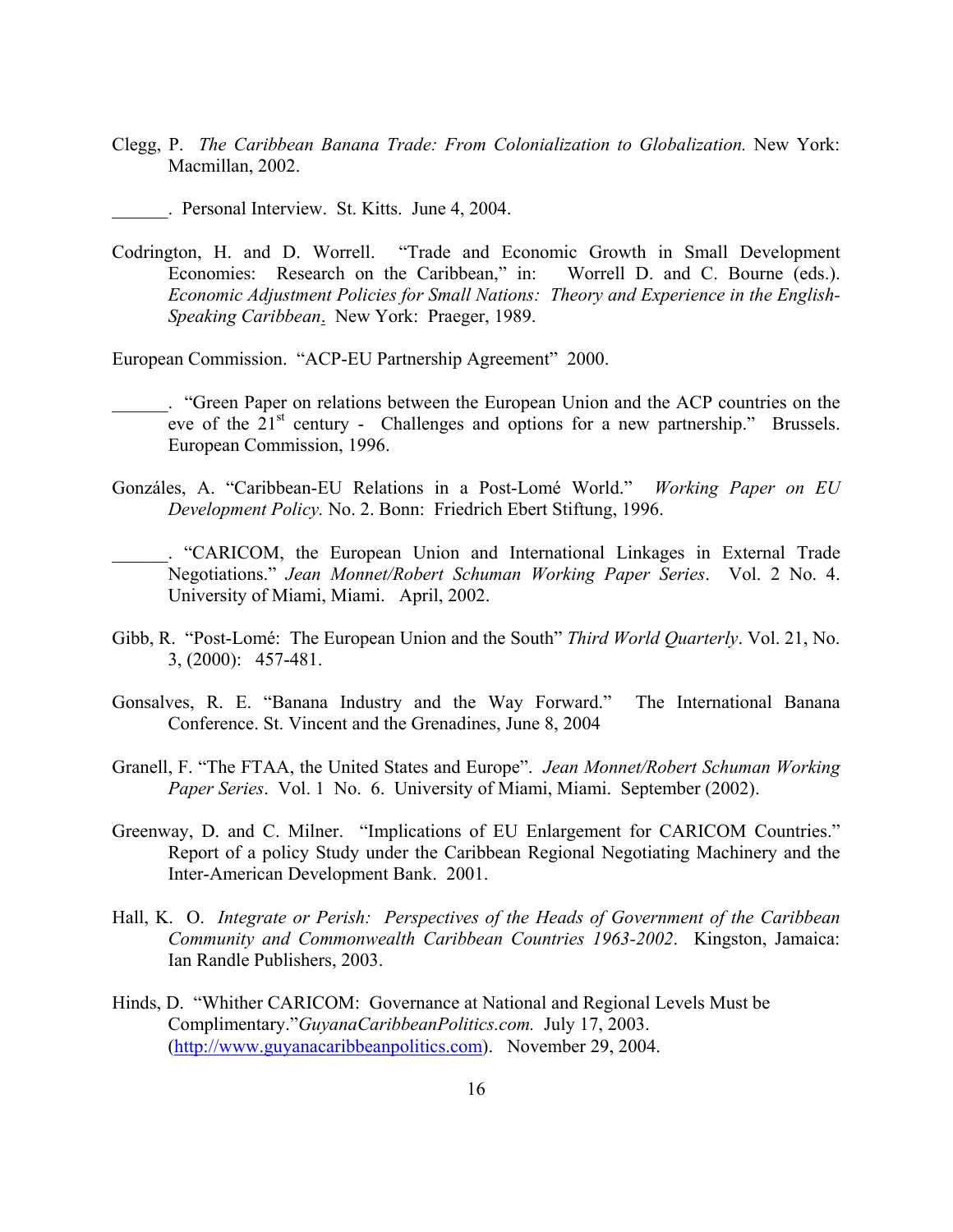- Karl, K. "Economic Partnership Agreements hopes, fears and challenges." *The Courier ACP-EU.* November-December, 2002.
- Lamy, P. Address. Opening of the Negotiations for the Economic Partnership Agreement between the Caribbean Forum of ACP States and the European Union. Kingston, Jamaica. April 16, 2004.
- Lewis, G. K . *The Growth of the Modern West Indies.* New York: Monthly Review Press, 1968.
- Lewis, P. "Negotiating with Unequal Partners: Small States in the New Global Economy." Paper presented at the Foundation for Development Cooperation Development Research Symposium, South pacific Futures, Mon 22-Wednesday 24 July, 2002. Women's College, University of Queensland.
- Lister, M. *The European Union and the South*. London: Routledge, 1997.
- McCormick, J. *The European Union Politics and Policies*. 2<sup>nd</sup> Edition. Oxford: Westview Press, 1999.
- Milne R. Stephen "Impulses and Obstacles to Caribbean Political Integration *International Studies Quarterly*, Vol. 18, No. 3. (1974): 291-316.
- Nurse, K. and W. Sandiford. "Windward Island Bananas: Challenges and Options Under the Single European Market." Friedrich Ebert Stiftung: Jamaica 1995.
- Pastor, R. A. "North America's Second Decade". *Foreign Affairs.* Vol. 83 No.1 Jan/Feb, (2004): 124-35
- Patterson, P.J. Address. Launch of Negotiations for the Caribbean/EU Economic Partnership Agreement. Kingston, Jamaica. April16, 2004.
- Payne, A. and P. Sutton. *Charting Caribbean Development*. London and Oxford: Macmillan, 2001b.
- Ritto, L. "The European Union and the Caribbean: Analysis and Challenges." *Jean Monnet/Robert Schuman Working Paper Series.* Vol. 2 No. 5 . University of Miami, Miami. May, 2002
- Roy, J. "European Union Perception of Cuba: From Frustration to Irritation." *Jean Monnet/Robert Schuman Working Paper Series.* Vol 3. No. 2. University of Miami, Miami. August, 2003.
- Roy, J and A. Kanner. "The Uniqueness of the FTAA from a European Perspective". *EUROFORUM.* November, 2003.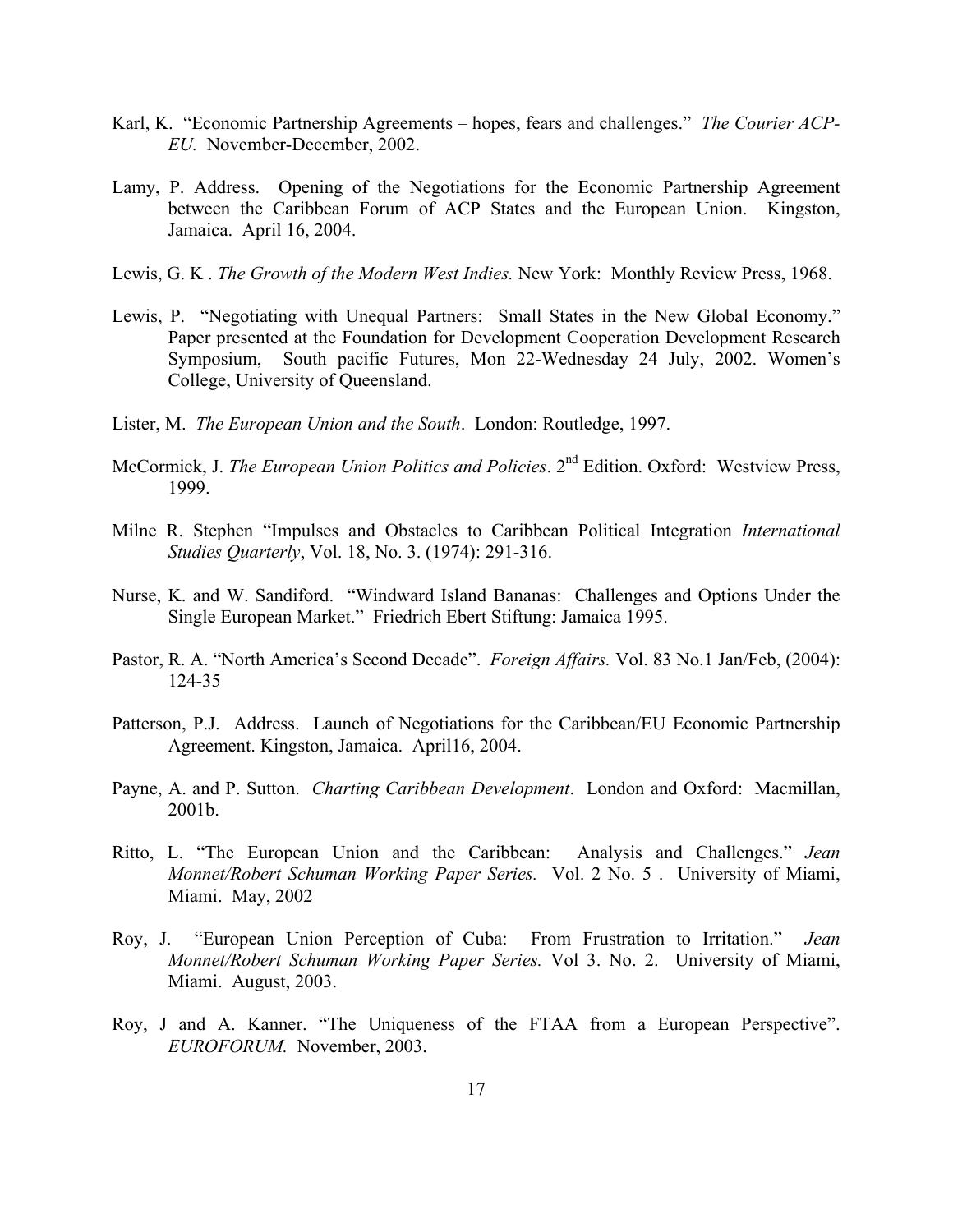- Stevens, S. "EU Policy for the Banana Market: The External Impact of Internal Policies," in: H. Wallace and W. Wallace (eds.), *Policy-Making in the European Union* (3<sup>rd</sup> ed.). Oxford, England: Oxford University Press. 1996:325-351.
- Sutton, P. *Europe and the Caribbean*. London and Basingstoke: Macmillian, 1991.

\_\_\_\_\_\_. "The Banana Regime of the European Union, the Caribbean, and Latin America" in: *Journal of Inter- American Studies and World Affairs*, Vol. 39(2). Summer. 1997: 5-36.

\_\_\_\_\_\_. "The 'New Europe' and the Caribbean." *European Review of Latin American and Caribbean Studies.* No. 59. December (1995): 37-57.

- Wrobel, P. S. "A Free Trade Area of the Americas in 2005?" *International Affairs Royal Institute of International Affairs,* Vol. 74, No. 3 (July, 1998): 547-561.
- Van Oudenaren, J. *Uniting Europe: European Integration and the Post Cold War World* Oxford: Rowman & Littlefield Publishers, Inc., 2000.
- West Indian Commission. *Time for Action- The Report of the West Indian Commission*. West Indian Commission: Black Rock, Barbados, 1992.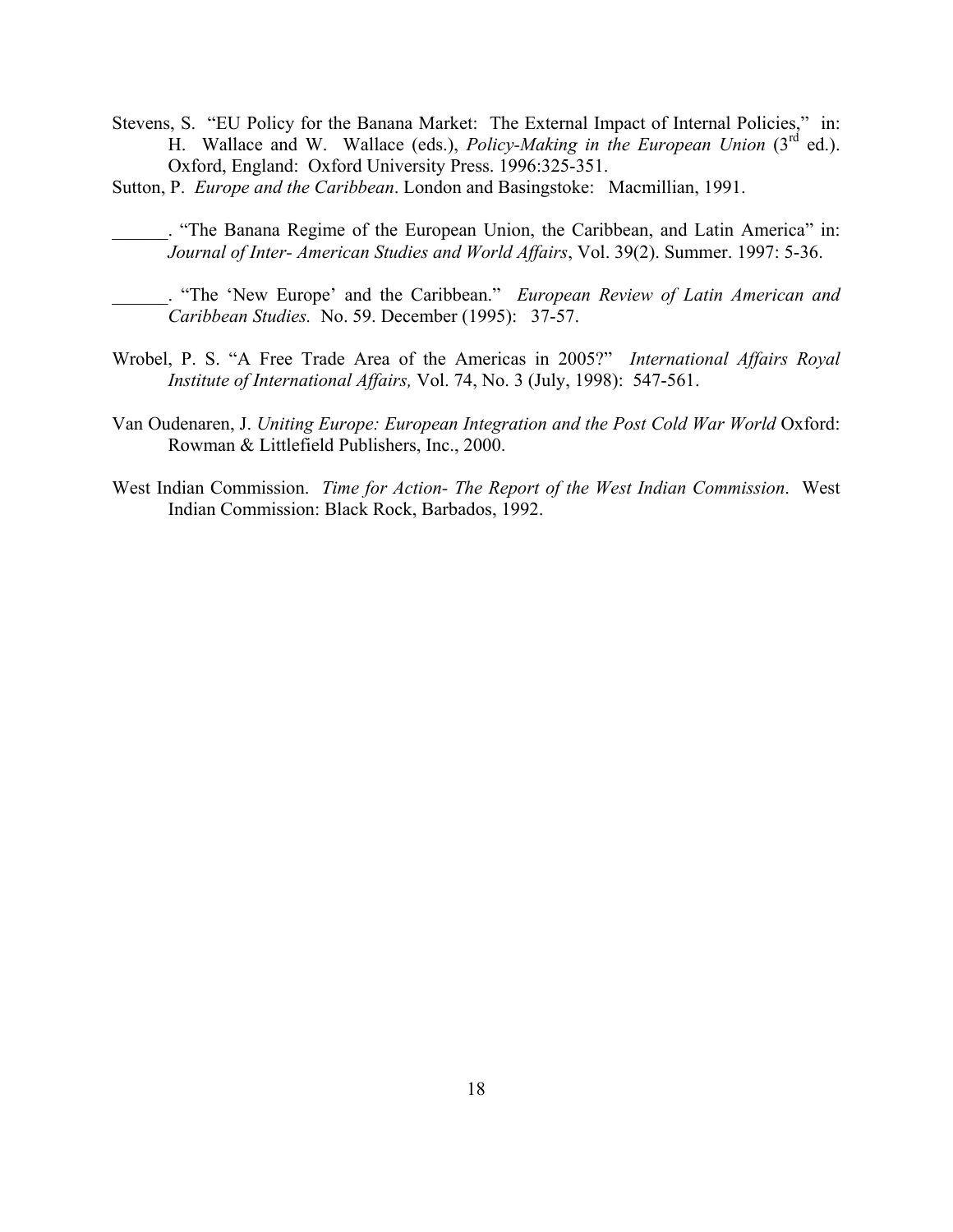# **GLOSSARY**

| <b>ACP</b>       | African, Caribbean and Pacific             |
|------------------|--------------------------------------------|
| <b>ACS</b>       | <b>Association of Caribbean States</b>     |
| <b>AAMS</b>      | Association of African and Malagasy States |
| CAP              | Common Agricultural Policy                 |
| <b>CARICOM</b>   | Caribbean Community                        |
| <b>CARIFORUM</b> | Caribbean Forum of ACP States              |
| <b>CARIFTA</b>   | Caribbean Free Trade Association           |
| <b>CCJ</b>       | Caribbean Court of Justice                 |
| <b>CEECs</b>     | Central and Eastern Europe Countries       |
| <b>CRNM</b>      | Caribbean Regional Negotiating Machinery   |
| <b>CSME</b>      | Caribbean Single Market and Economy        |
| EC               | <b>European Community</b>                  |
| <b>EDF</b>       | European Development Fund                  |
| <b>EEC</b>       | European Economic Community                |
| EIB              | European Investment Bank                   |
| <b>EPA</b>       | Economic Partnership Agreement             |
| EU               | European Union                             |
| <b>FTAA</b>      | Free Trade Area of the Americas            |
| <b>LDCs</b>      | <b>Least Developed Countries</b>           |
| <b>MFNS</b>      | <b>Most Favored Nation Status</b>          |
| <b>NAFTA</b>     | North American Free Trade Agreement        |
| <b>WIC</b>       | West Indian Commission                     |
| <b>WTO</b>       | World Trade Organization                   |
|                  |                                            |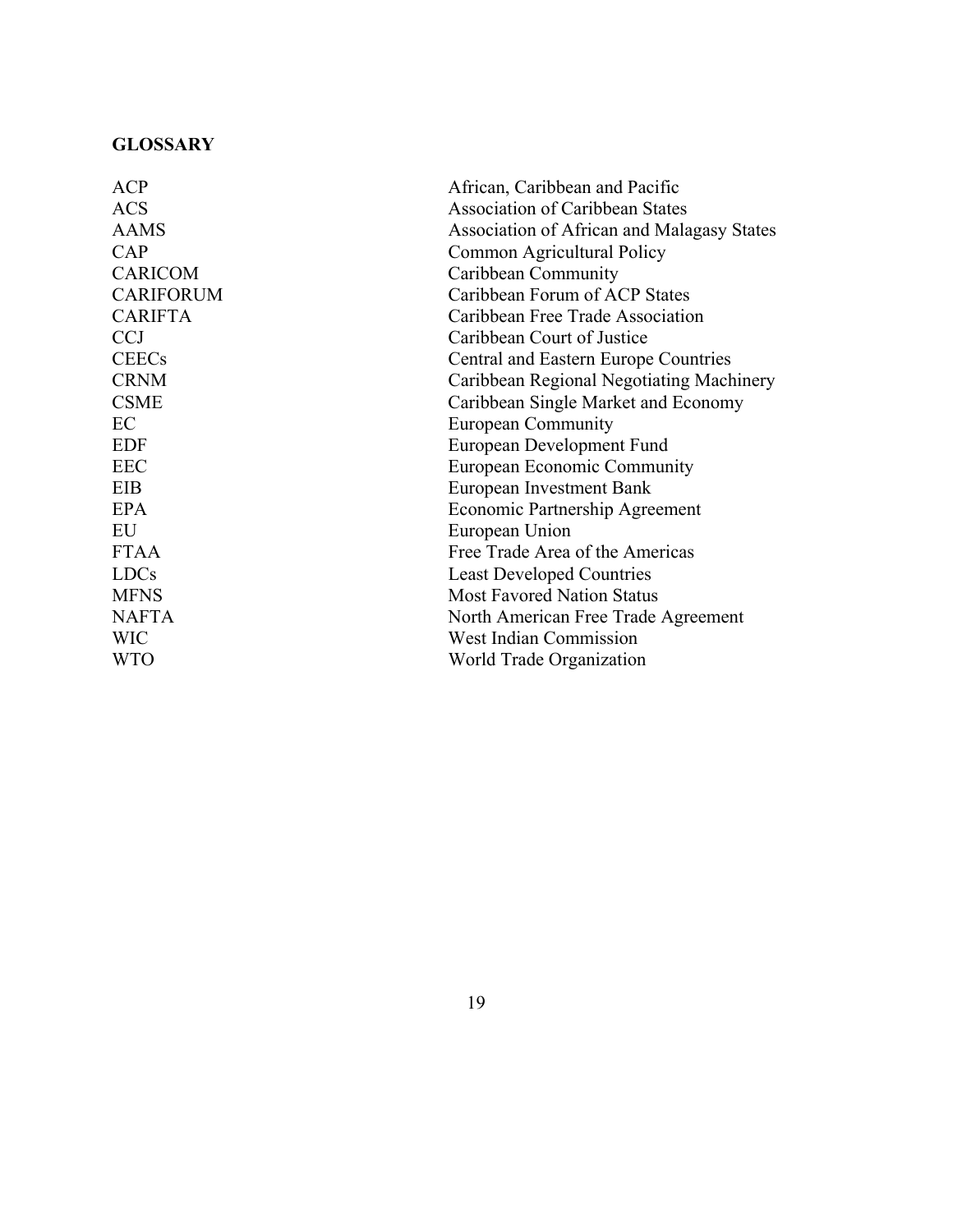## **APPENDIX I (A)**

### **SELECTED INDICATORS OF CARICOM MEMBER STATES**

| <b>COUNTRY</b>                | <b>AREA</b> | <b>AREA</b>        | <b>POPULATION</b>            |      | <b>GDP AT CURRENT</b> |      | <b>GDP PER CAPITA AT</b>               |      |
|-------------------------------|-------------|--------------------|------------------------------|------|-----------------------|------|----------------------------------------|------|
|                               | (Sqmiles)   | (Km <sup>2</sup> ) | <b>DENSITY</b>               |      | <b>MARKET PRICES</b>  |      | <b>CURRENT MARKET</b><br><b>PRICES</b> |      |
|                               |             |                    | (Persons<br>/Km <sup>2</sup> | Year | (EC\$Mn)              | Year | (EC\$)                                 | Year |
|                               |             |                    |                              |      |                       |      |                                        |      |
| ANTIGUA AND BARBUDA           | 171         | 442                | 173                          | 2002 | 1,947 2002            |      | 25,450                                 | 2002 |
| THE BAHAMAS                   | 5,382       | 13,939             | 22                           | 2002 | 8,287                 | 1995 | 29,718                                 | 1995 |
| <b>BARBADOS</b>               | 166         | 431                | 628                          | 2002 | 7,015                 | 2002 | 25,906                                 | 2002 |
| <b>BELIZE</b>                 | 8,867       | 22,966             | 12                           | 2002 | 2,572                 | 2002 | 9,700                                  | 2002 |
| <b>DOMINICA</b>               | 290         | 750                | 95                           | 2002 | 685                   | 2002 | 9,640                                  | 2002 |
| <b>GRENADA</b>                | 133         | 345                | 298                          | 2002 | 1.084                 | 2002 | 10,560                                 | 2002 |
| <b>GUYANA</b>                 | 83,000      | 214,970            | 4                            | 2002 | 1,961                 | 2002 | 2,531                                  | 2002 |
| <b>HAITI</b>                  | 10,714      | 27,750             | 301                          | 2000 | 12,797                | 2000 | 1,531                                  | 2000 |
| <b>JAMAICA</b>                | 4,244       | 10,991             | 240                          | 2003 | 22,897                | 2002 | 8,744                                  | 2002 |
| <b>MONTSERRAT</b>             | 40          | 103                | 44                           | 2002 | 103                   | 2002 | 22,808                                 | 2002 |
| <b>ST. KITTS AND NEVIS</b>    | 104         | 269                | 174                          | 2002 | 953                   | 2002 | 20,397                                 | 2002 |
| <b>SAINT LUCIA</b>            | 238         | 616                | 258                          | 2002 | 1,815                 | 2002 | 11,404                                 | 2002 |
| SI VINCENT AND THE GRENADINES | 150         | 389                | 281                          | 2002 | 975                   | 2002 | 8,931                                  | 2002 |
| <b>SURINAME</b>               | 63,251      | 163,820            | 3                            | 2001 | 429                   | 2002 | 1,264                                  | 2001 |
| <b>TRINIDAD AND TOBAGO</b>    | 1,980       | 5,128              | 250                          | 2003 | 29,181                | 2003 | 22,754                                 | 2003 |

Source: CARICOM Secretariat

(http://www.caricom.org)

Updated, March, 2004